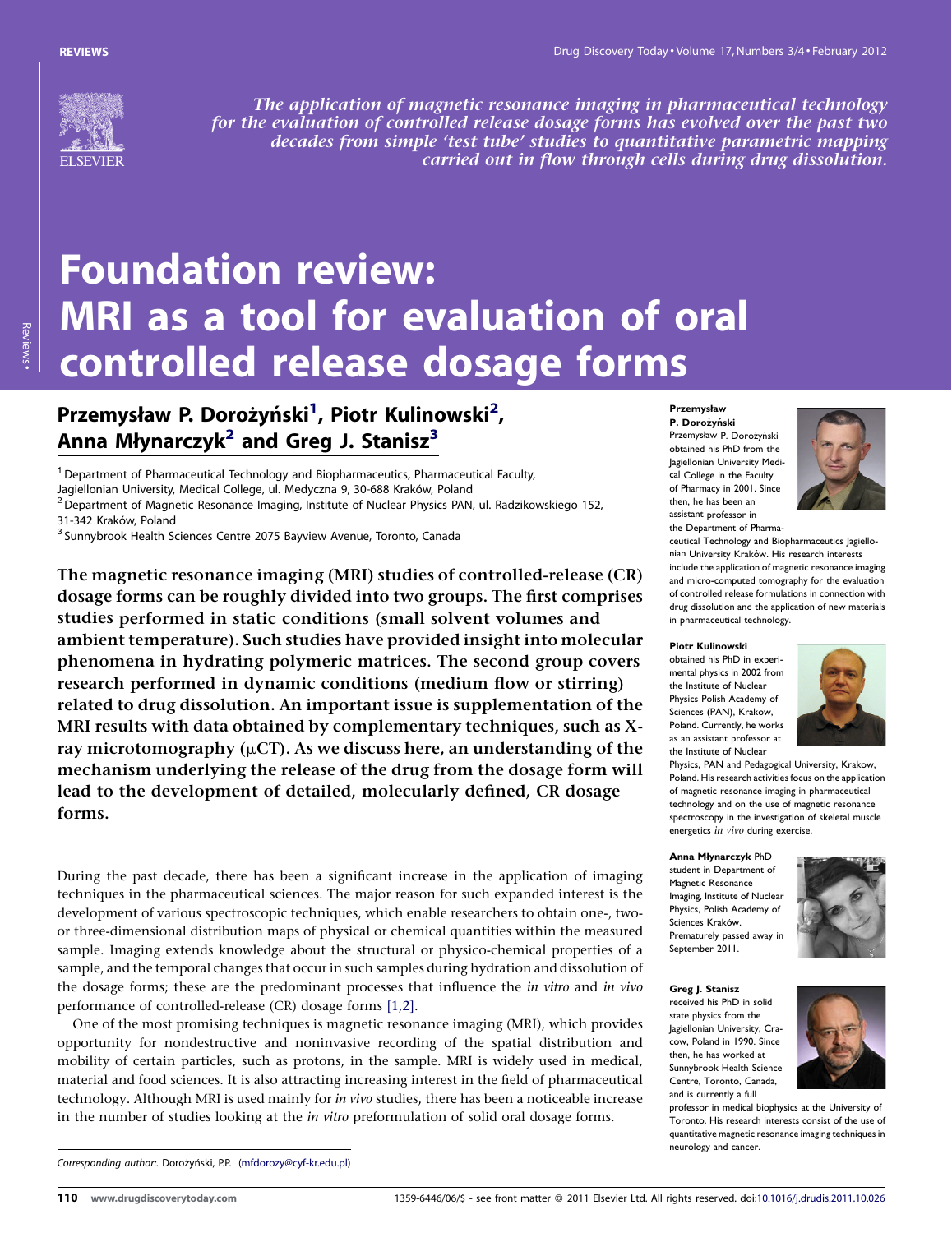<span id="page-1-0"></span>Several excellent reviews have summarized the results achieved by the application of MRI for pharmaceutical purposes [\[3–5\].](#page-12-0) In this article, rather than discussing particular studies, we review milestones, research directions and the evolution of approaches to the application of MRI to the analysis of CR systems. In addition, we also explore the interconnection of MRI with other imaging methods.

The studies that use MRI to investigate hydrophilic matrices are dispersed among journals belonging to several branches of science (e.g. pharmacy (especially pharmaceutical technology), physics, chemistry and polymer science). Therefore, it is sometimes tedious and difficult to gain the relevant information about the actual state-of-the-art application of MRI for the evaluation of CR dosage forms. In the studies of water–polymer systems, researchers (mainly physicists, chemists, and polymer and food scientists) have focused on changes in system properties across a wide temperature range. Although the results of such studies are important, they often cannot be directly applied to describe the behavior of CR formulations in dissolution conditions. The studies of pharmaceutical formulations should reflect physiological conditions in terms of fixed temperature, solvent type and its volume. There is no doubt that the ability to analyze the molecular interactions in the CR dosage forms will lead to better understanding of the product performance and to scientifically based development of new formulations.

Using MRI techniques to evaluate CR formulations might be beneficial for the following reasons: (i) in coming decade, an increasing number of CR formulations will out of patent. Therefore, there is a need to develop methods for complex evaluation of such formulations, especially their behavior during dissolution studies. Recently, the US Food and Drug Administration (FDA) as well as leading pharmaceutical companies have pointed out that, in the case of CR formulations, classical dissolution studies are not sufficient for a proper comparison of the originator and generic products [\[6\]](#page-12-0); and (ii) there is an increased demand for the implementation of new analytical techniques in the pharmaceutical industry owing to the idea of process analytical technology (PAT), which was initiated by the FDA, and then introduced into the guidelines Q8, Q9, Q10 developed by International Conference of Harmonization (ICH). One of the expected advantages of the application of PAT is enhancement of formulation and process understanding. This might be possible through observation and analysis of the processes occurring within the dosage forms during dissolution or hydration studies, which might partially reflect phenomena occurring in vivo [\[7,8\]](#page-12-0).

#### BOX 1

#### Boundaries and fronts in the hydrating polymeric matrix

The structure of a hydrating polymeric matrix (pure or loaded with drug) can be divided into several layers. The characteristics of these layers depend on structural aspects, which are taken into consideration during identification. The most general classification is based on the behavior of the polymer during dissolution; based on Miller-Chou and Ueberreiter [\[81,82\]](#page-13-0) in a wetting polymeric matrix, the following layers can be identified:

- pure polymer characterized by free volume in the form of several channels and holes of molecular dimensions;
- infiltration layer where penetrating solvent molecules fill empty spaces;
- solid swollen layer where the polymer–solvent system is still in the glassy state;
- a gel layer where the polymer occurs in a rubbery state;
- a liquid layer where the polymeric chains are loosely distributed; and
- pure solvent.

If the matrix contains active substance, the layers contained the dissolved and undissolved drug can be identified. However, the formation of particular layers will depend on the solubility of active substance.

When describing a structure defined as boundaries between layers, the term 'fronts' is frequently used. Consequently, structure evolution can be described in terms of fronts or layers. The variability of characteristics of fronts, boundaries and their spatial distribution within the swelling matrix systems occurring in literature data depends on several factors, including: (i) actual matrix composition (polymer, active substance or other excipients); (ii) theoretical assumptions, simulations, data analysis and interpretations; and (iii) experimental conditions and equipment applied in the studies. The schematic composition of the layers occurring in a hydrated matrix is presented in Fig. I.



Schematic of the composition of the layers occurring in a hydrated matrix.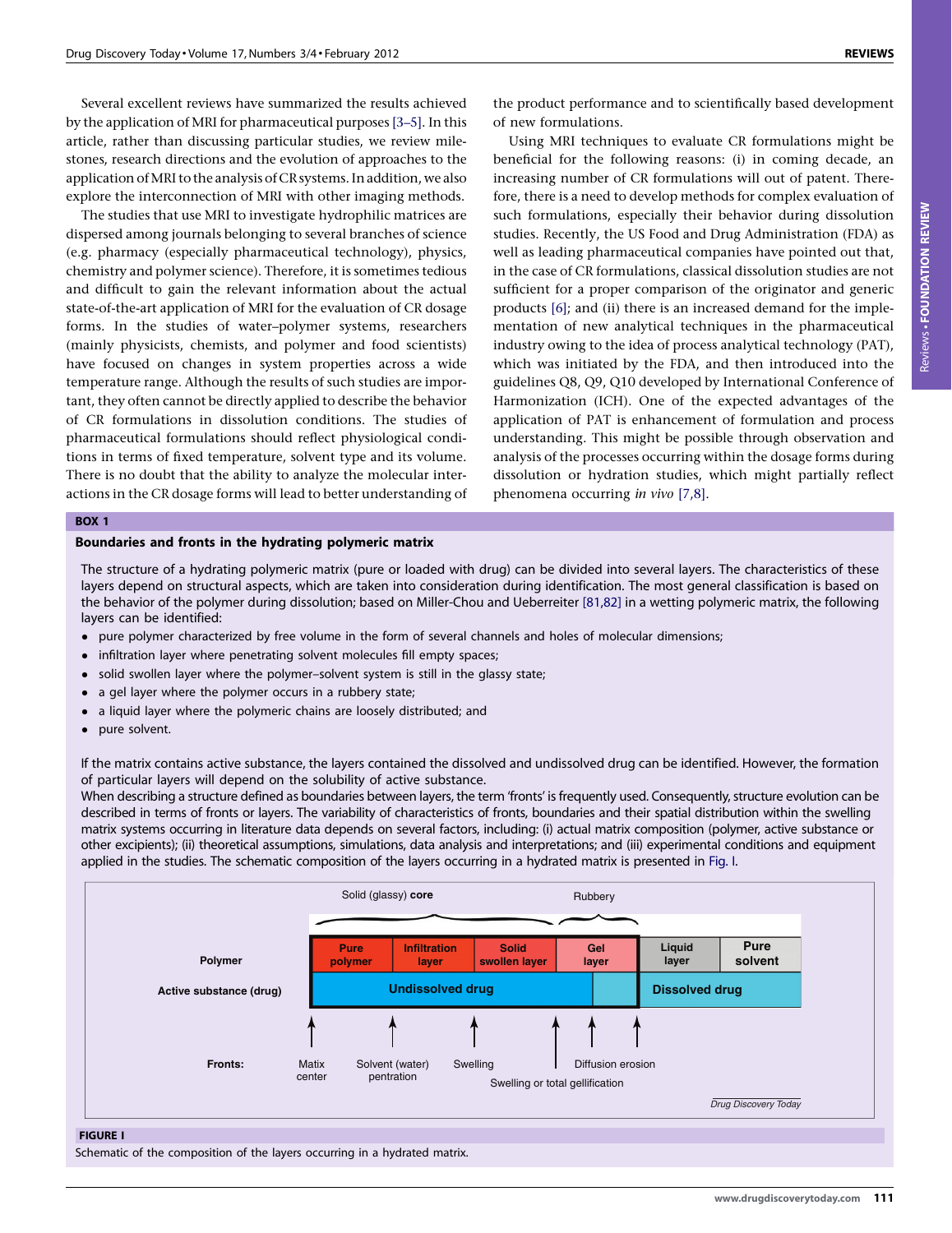<span id="page-2-0"></span>We believe that MRI methods are mature enough to enter the pharmaceutical industry gradually. An increasing number of papers resulting from collaboration between university research centers and industrial research units confirms this belief [\[9–17\].](#page-12-0) In this article, we focus on the application of MRI with regard to: (i) structural analysis of CR formulations; (ii) possibilities of application of various imaging pulse sequences, their advantages and limitations; (iii) integration of MRI with dissolution techniques; and (iv) quantification of MR images and quantitative (q)MRI.

#### Structural analysis of CR matrix systems: state of the art

Hydrophilic polymer matrix systems are the most popular CR formulations. The distribution and mobility of solvent within the dosage form and their effects on the physico-chemical characteristics of particular regions of the matrix during hydration are essential for the identification of drug dissolution and transport mechanisms.

Analysis of the behavior of CR systems during hydration and release of the drug substance emerged during the early 1980s, resulting in the proposed definition of 'moving fronts' [\[18\].](#page-12-0) This was based on implementation of the theory of glassy–rubbery transitions in polymeric matrices. Currently, data exist in the literature that confound the variability of definitions and characteristics of layers and fronts identified in hydrated polymeric matrices. These are discussed further in [Box](#page-1-0) 1.

A simple way to study the behavior of swelling matrices is to register the dimensional changes of the gel layer, by photo, video or light-scattering measurements [\[19–24\].](#page-12-0) Other optical methods are based on the incorporation of active substances or additives (e.g. buflomedil pyridoxal phosphate) [\[23,25–28\]](#page-12-0) into the tablets or on the coloring of the medium that is used in the study [\[28,29\]](#page-12-0). These methods require the clamping of the tablets between transparent plates, which allows water penetration only from the lateral surface and disrupts the formation and expansion of a gel layer in the axial direction [\[25,30\].](#page-12-0) A more advanced spectroscopic imaging technique was proposed by Van der Weerd and Kazarian [\[31,32\]](#page-12-0). These authors used chemical imaging based on attenuated total reflection Fourier transform infrared (ATR-FTIR) microscopy in combination with standard macrophotography to study the swelling of hydroxypropylmethyl cellulose (HPMC)-based systems as well as the evolution of water and drug concentrations within the matrix. Furthermore, various ultrasound techniques or penetrometric textural analyses have been proposed to investigate the thickness and strength of the gel layer formed on the surface of swollen tablets [\[33–36\]](#page-12-0).

MRI techniques have been applied relatively recently for the structural assessment and analysis of the properties of CR dosage forms. The earliest publications in this field were published during the mid 1990s by a group from the University of Nottingham [\[37,38\]](#page-12-0). The group monitored gel layer formation in hydrating drug-loaded HPMC tablets immersed in distilled water, using a diffusion-weighted and  $T_2$ -weighted spin echo sequence.

#### MRI: principles, useful sequences, applications and limitations

MRI has been in use for more than two decades and is a term invented by radiologists to describe nuclear magnetic resonance (NMR) imaging. There have been many books describing both



FIGURE 1

The concept of magnetization. For further details, see main text.

NMR fundamentals and MRI methods and protocols (e.g. [\[39–41\]](#page-12-0)). Here, we provide a brief description of the origins of the MR signal and its interesting properties in the context of CR formulation imaging.

The source of the NMR phenomenon is that every proton and neutron has spin, which is an intrinsic quantum mechanical property. Neutrons and protons combine to form the nucleus, which has a net spin provided that there is an odd number of protons or neutrons (e.g.  $\rm{^{1}H}$  or  $\rm{^{13}C}$ ). This is the magnetic property of nuclei and spin interactions with external magnetic fields that are used in MRI to produce images with such detail and contrast. The most common type of nuclei used in MRI is that of hydrogen associated with water molecules. In a typical MRI experiment, an object (e.g. sample or patient) is placed in the strong magnetic field (of the order of a few Tesla). In the presence of this strong magnetic field, hydrogen spins act as magnetic dipoles that align with the magnetic field in two possible orientations (parallel and antiparallel directions) with respect to the magnetic field (Fig. 1). The number of spins in those two directions is not equal. The reason for this imbalance is the fact that the energy state of a spin in the direction parallel to the magnetic field is lower than in the antiparallel direction. This energy difference is proportional to the external magnetic field and also depends on the type of nuclei. Therefore, there are slightly more spins in the parallel direction and this imbalance produces a net magnetization vector (sum of the spins) in the direction parallel to main magnetic field. This magnetization and its characteristic behavior are a key element of MRI contrast in a variety of systems (tissues, sample, water solutions, among others).

As presented in Fig. 1, in the absence of magnetic field magnetic moments (spins) associated with water, molecules are randomly oriented (left). The magnetization vector  $M_0$ , which is a vector sum of the magnetic moments, is equal to zero. Upon application of the external, strong magnetic field magnetic,  $B_0$  moments associated with individual molecules align in the direction parallel or antiparallel to the magnetic field (right). The energy states associated with those two orientations are different and a low energy state (parallel spins) is preferable, resulting in a nonzero magnetization vector,  $M_0$  aligned with magnetic field,  $B_0$ .

Every spin (and hence magnetization) precesses around the main magnetic field,  $B_0$  with a specific frequency (the Larmor frequency), which is characteristic for a given type of nuclei and is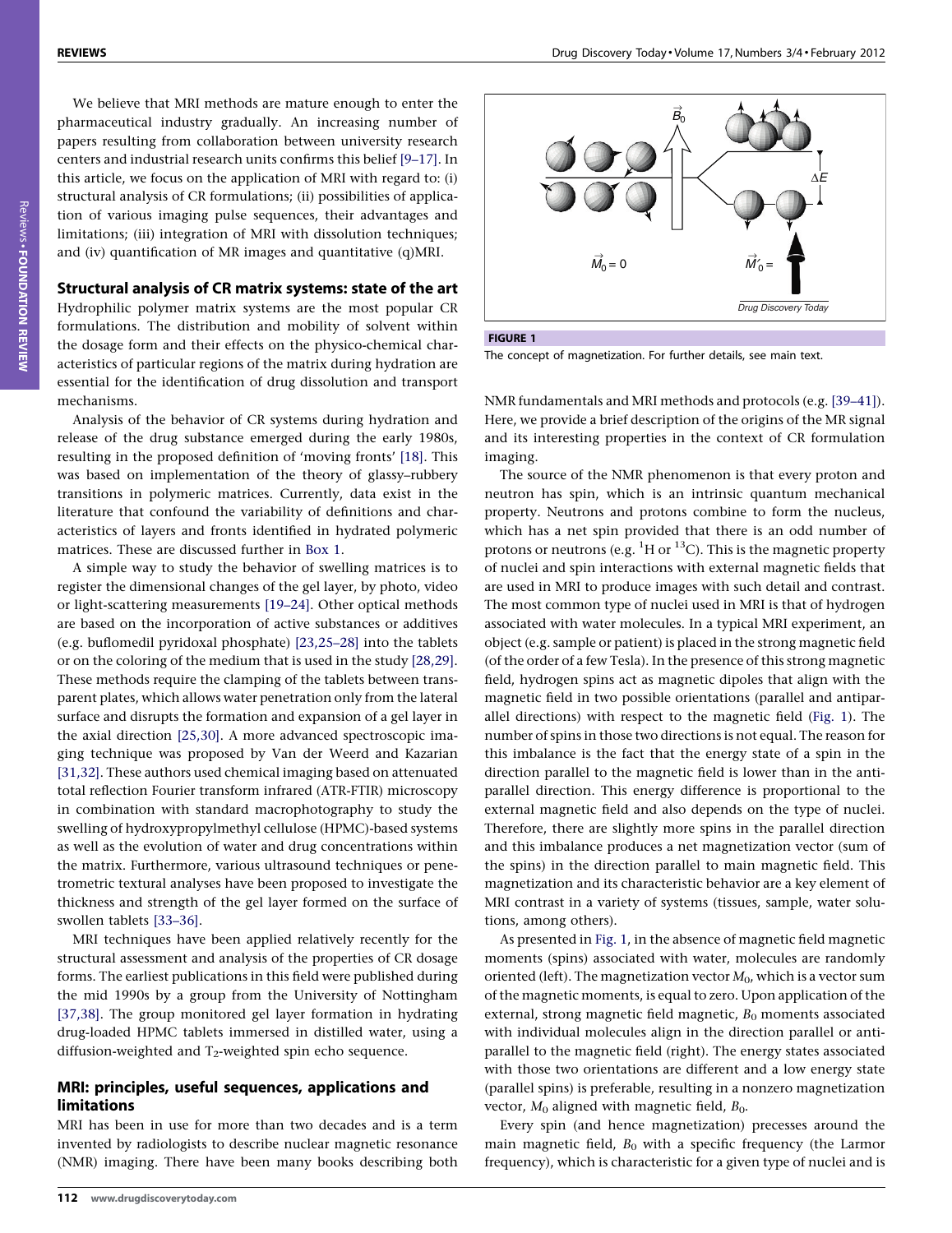Reviews -

FOUNDATION REVIEW

Reviews . FOUNDATION REVIEW



#### FIGURE 2

Magnetic resonance signal detection and behavior. For further details, see main text.

proportional to the strength of the magnetic field. For example, for hydrogen nuclei at 1.5 T, frequency of this precession is approximately 64 MHz (radio frequencies – FM band). This phenomenon is used in MR signal detection. In a typical MR experiment, additional oscillating field  $B_1$  at or close to the Larmor frequency is applied (Fig. 2), which 'tips' the magnetization vector in the direction perpendicular to the main magnetic field,  $B_0$ . The  $B_1$  field is generated in an RF-coil, usually used for signal detection. The magnetization vector precesses around the main magnetic field with the Larmor frequency and produces a changing magnetic field (a source of radio-frequency signal) that can be readily detected.

Initially, magnetization  $M_0$  is aligned with the direction of the external magnetic field,  $B_0$ . Upon application of a small magnetic field,  $B_1$  perpendicular to  $B_0$ , magnetization rotates around  $B_1$ . At time  $t = 0$ , the magnetic field  $B_1$  is switched off and the entire magnetization,  $M_0$  is in the transverse  $(x-y)$  plane. The transverse component of this magnetization can be measured and therefore produces an MR signal. Furthermore, temporal evolution of this magnetization is a key contributor to the MR signal. Once in the transverse plane, magnetization recovers to the equilibrium position (along the main magnetic field, z-direction). This process is relatively long (on the order of seconds) and is described by the socalled 'longitudinal relaxation time constant',  $T_1$ . In addition, magnetization in the transverse plane decays with a specific time constant  $T_2$ . Magnetization decay in the transverse plane is caused by a loss of spin coherence owing to a locally fluctuating magnetic field that results from the rotation and diffusion motion of other spins in the sample. In pure liquids,  $T_2 = T_1$ , whereas in more solid environments, such as gels or tissues,  $T_2 < T_1$  and is on the order of tens of milliseconds. However, the presence of para- or ferromagnetic particles can significantly reduce both relaxation times.

#### MR contrast mechanisms

Sample magnetization depends on many external and internal characteristics of the measured system. There are several

characteristics of magnetization vector that are used to produce the MR signal and contrast. What distinguishes MRI from other imaging modalities, such as computed tomography (CT) or ultrasound, is not only the plethora of different contrast mechanisms, but also the flexibility of the user to influence the measured signal. This intrinsic characteristic of MRI stems from the fact that measured magnetization is significantly influenced by the physicochemical properties of water in the sample. Magnetization magnitude, for example, is not only directly proportional to water (or spin density) in the sample, but also increases with the  $B_0$  magnetic field and depends on the amplitude and duration of the 'tipping' external magnetic field  $B_1$ . More interesting is the time evolution of the magnetization (Figs 1 [and](#page-2-0) 2), which is used by MRI. The MRI parameters,  $T_1$  and  $T_2$  are intrinsic properties of water molecules in the sample and, in general, depend on the water molecular environment, such as the presence of other large molecules that significantly decrease their rotational and diffusional motion. For pure water,  $T_1$  and  $T_2$  relaxation times are roughly equal and at 1.5 T they are approximately 3 s. Even a small amount of macromolecules, such as agar, can significantly reduce both relaxation times. For example, for 2% agar solution (by weight)  $T_1 = 1880 \pm 10$  ms and  $T_2 = 75 \pm 11$  ms [\[42\]](#page-12-0) and these values linearly decrease with agar concentration (for 8% concentration  $T_1 = 740 \pm 13$  ms and  $T_2 = 18 \pm 3$  ms).

[Figure](#page-4-0) 3 provides a schematic presentation of the most commonly used contrast mechanisms. Although  $T_1$  and  $T_2$  relaxation mechanism are the most commonly used MR contrast mechanisms, there are other physical phenomena that are often frequently utilized. In the context of this review, two other contrast mechanisms are worth mentioning: diffusion and magnetization transfer (MT). Diffusion is a process of stochastic random motion of water molecules that is not only highly dependent on temperature and viscosity, but also, more importantly, on any barriers to this motion, such as obstructive porous media or cell membranes. Given that MRI is very sensitive to motion, it was used early on to measure diffusion noninvasively [\[43\].](#page-12-0) In most biological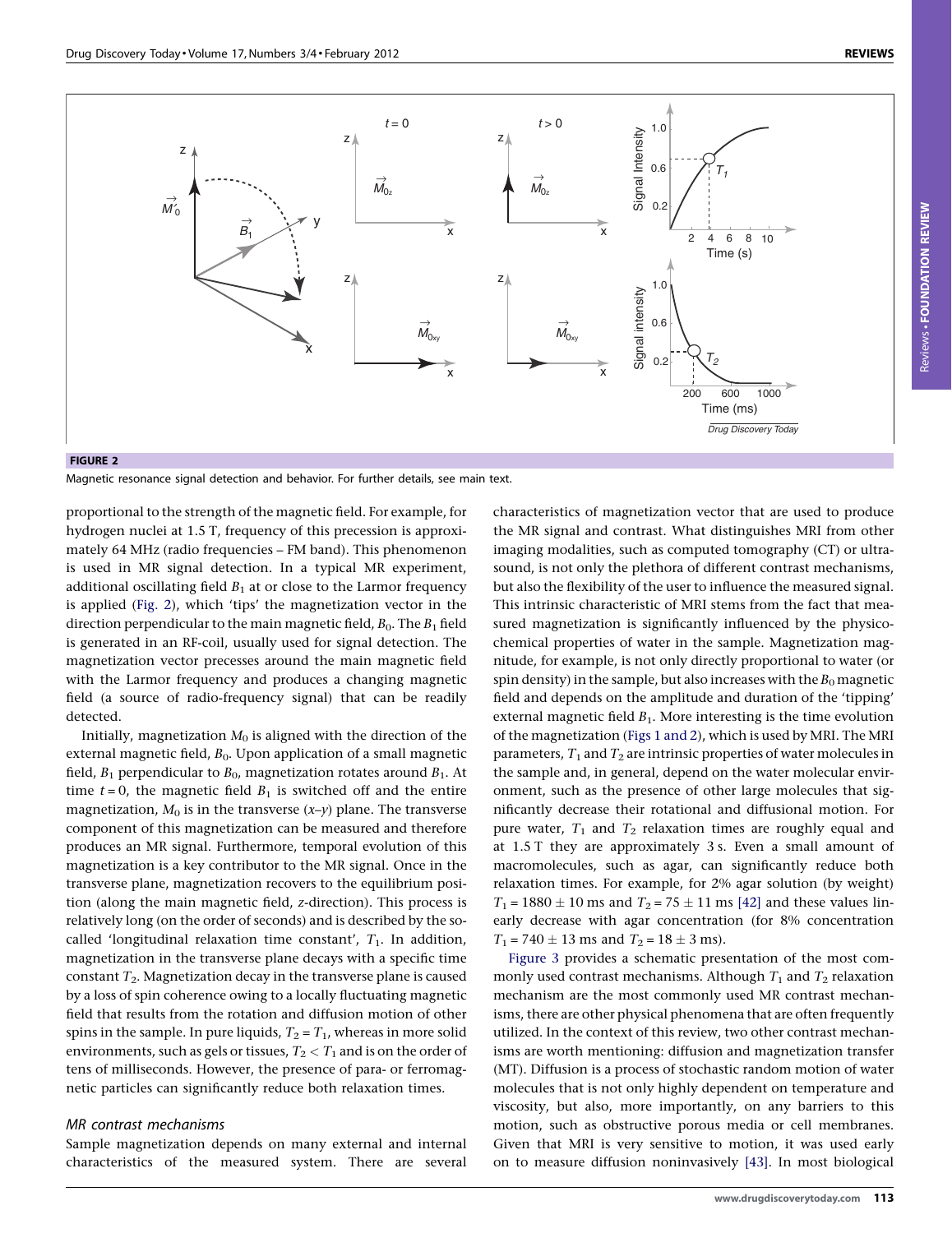

<span id="page-4-0"></span>

#### FIGURE 3

The most commonly used magnetic resonance (MR) contrast mechanisms: longitudinal magnetization recovery,  $T_1$  (a) and transverse magnetization decay,  $T_2$  (b). At time = 0, the majority of contrast is related to differences in initial magnetization (proton density). Water in gel, owing to reduced molecular motion and interactions with gel macromolecules, exhibits shorter  $T_1$  and  $T_2$  relaxation times. These phenomena can be used to manipulate (or optimize) the amount of contrast (i.e. difference in the MR signal) between the gel and media.

systems, diffusion motion is highly restricted and significantly reduced [\[44\],](#page-12-0) and an accurate measure of diffusion phenomena allows for evaluation of the cellular microstructure [\[45\].](#page-12-0) In the case of hydrated hydrophilic polymer matrices, the reduction of the apparent diffusion coefficient (ADC) can be associated with changes in viscosity and/or the appearance of micropores that can entrap water. In principle, it is possible to estimate pore size using porous media theory [\[46\]](#page-12-0).

MT in an MRI context was discovered accidentally by Bob Balaban et al. (Bob Balaban, personal communication). These investigators were attempting to perform a spin transfer experiment by selective saturation of urea to look for small signal suppression in water. Instead, they found a significant loss of image intensity from the proton signal in tissue, which did not depend on the specific offset frequency of the irradiation. This generalized signal suppression, now known as MT, has become accepted as an additional way to generate unique contrast in MRI that can be used to advantage in a variety of clinical applications. The detailed underlying biophysics of MT is quantitatively understood, enabling it to be optimally exploited in MRI [\[42\].](#page-12-0) Briefly, MT is a process of magnetization exchange between protons associated with water molecules and 'invisible' (owing to short  $T_2$  relaxation times) protons on the -OH groups of large macromolecules. MT enables the assessment of these macromolecular protons indirectly and the estimation of the macromolecular content of the sample [\[42\]](#page-12-0). Additional parameters, such as MT exchange ratio and  $T_2$  relaxation of macromolecular protons, are specific to the type of molecules taking part in the MT exchange [\[47\]](#page-12-0). For example, MT experiments have been demonstrated to be sensitive to changes in macromolecular macrostructure, such as lipid aggregation and decomposition [\[48\]](#page-12-0).

#### Imaging considerations

So far, we have discussed the general principles of NMR. The contrast mechanisms presented above can be readily applied in the context of MR imaging. To produce two- or three-dimensional 'maps' of the sample, NMR has to be extended to include spatial encoding of the measured signal. This is achieved by applying the magnetic field gradient that modifies either the Larmor frequency or phase (spatial orientation) of the measured magnetization vector in a given sample position. The total signal can then be easily decoded (from its frequency and/or phase) domain to the actual physical space by Fourier transformation, resulting in a twoor three-dimensional image representing magnetization (or signal amplitude) in  $x, y$  coordinates ([Fig.](#page-5-0) 4).

MRI therefore requires additional hardware that is able to produce  $B_0$  gradients and specially designed sequences that are tailored to provide desired contrast mechanism  $(T_1, T_2,$  diffusion or MT) followed by a spatial readout of the signal. MRI sequences allow for sophisticated magnetization manipulation and, therefore, MR signal detection. An MRI sequence consists of RF pulses, pulses inducing  $B_0$  gradients and signal acquisition periods in a specific order and timing. MRI sequences can be roughly divided to be specific for liquids or liquid-like samples [e.g. (hydro) gels or soft tissues] and sequences specific for solid or solid-like samples (e.g. nonhydrated polymeric matrix or cartilage). They can be prepared to be sensitive or insensitive for particular macro- or molecular phenomena (e.g. flow, diffusion, perfusion, relaxation or chemical exchange). For further sequence descriptions, see [\[39–41\]](#page-12-0) or a review in Ref. [\[5\]](#page-12-0).

However, the introduction of spatial encoding poses significant problems that need to be considered. The resolution of the image (the so-called 'voxel size'), and the field of view (FOV) covered are generally defined by a user, but they are limited by the system hardware (gradient strength) and RF coils (to receive the MR signal). Typical human scanners allow for sub-mm resolution for the FOV of up to 50 cm, whereas in high-field MRI systems used for animal or sample imaging, it is possible to obtain an isotropic resolution on the order of tens of micrometers for 3– 5 cm-sized object. High resolution, however, comes with a significant price. This is because the signal in the voxel is directly proportional to the amount of water the voxel contains and, therefore, is proportional to the voxel volume. To achieve highquality images at high resolutions, it is often necessary to perform signal averaging to increase the signal to noise ratio (SNR). There is therefore a trade-off between imaging time and image quality that, in the case of microimaging, can be substantial.

There are generally two approaches to MRI: (i) a qualitative approach that maximizes the contrast between various regions of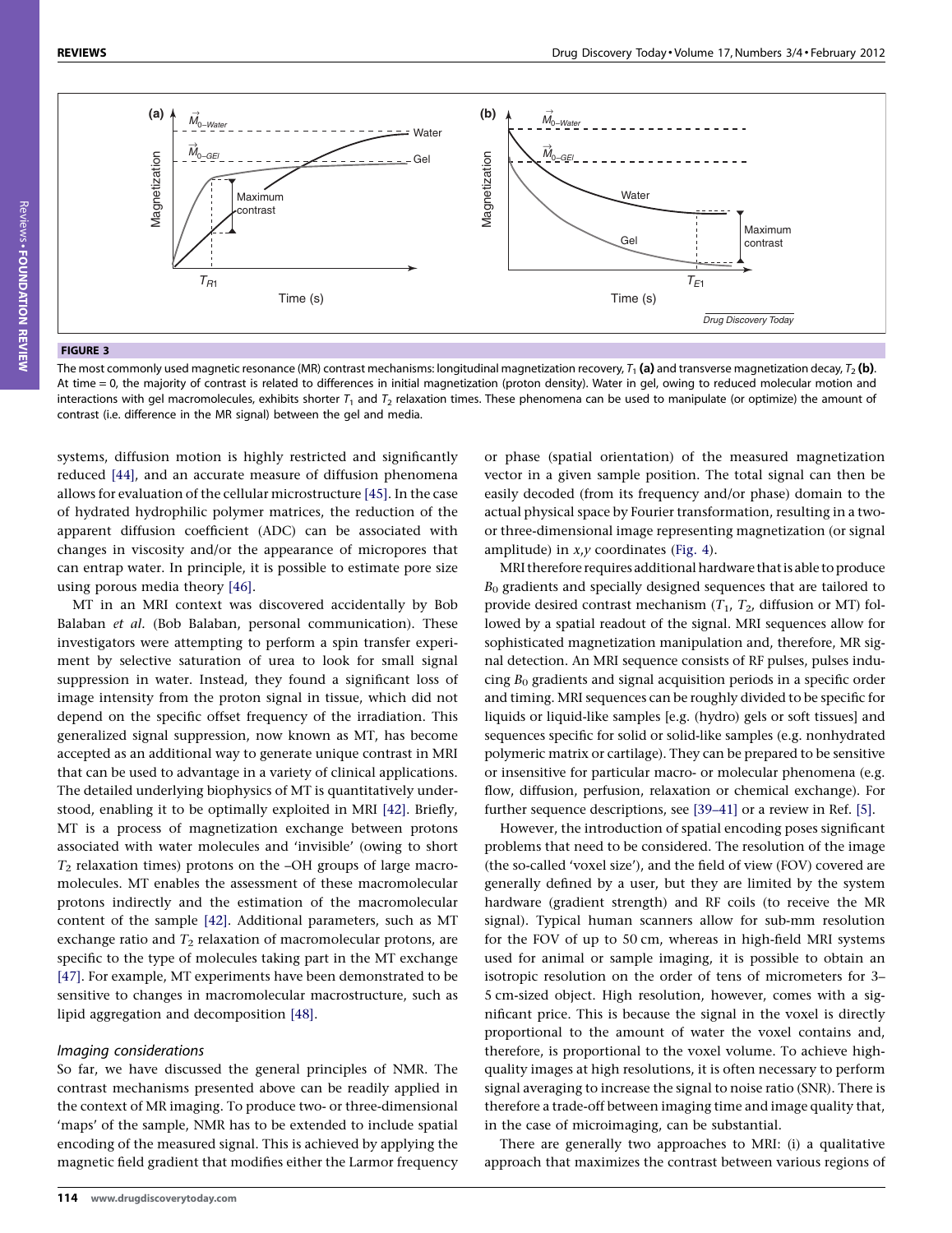<span id="page-5-0"></span>

FIGURE 4

Diversity of magnetic resonance contrast mechanisms.  $T_1$ ,  $T_2$ , diffusion (D) and magnetization (MT)-weighted images (a) of HPMC polymer matrix tablets (5-6 hours of hydration) and the corresponding parametric images of physical properties of the measured sample (b). The color scales for the images in (b) are scaled in seconds for the  $T_1$  and  $T_2$  maps; in mm<sup>2</sup>/s for the D map and in arbitrary units for the MT map (Młynarczyk *et al.*, unpublished data).

the sample and (ii) a quantitative approach that attempts to obtain the physical properties of the measured object that can be further linked to sample microstructure and water environment (i.e. quantitative parametric mapping or qMRI).

Qualitative images can be optimized for contrast and, because they are relatively fast to implement, they are useful for studies of temporal changes in CR dosage forms during hydration. However, comparison between different imaging sessions might pose a problem, because image intensities also depend on the position of the sample in the magnet and, owing to hardware and field heterogeneities, the position might vary from sample to sample. Quantitative imaging offers a unique opportunity to measure the physical properties of hydrated dosage forms that are independent on performed experiments and are intrinsic to the measured sample. However, they do require a series of MR images to produce parametric images, which therefore results in an increased imaging time.

Finally, MR vendors offer a variety of MR sequences tailored for specific applications and contrast mechanisms. However, owing to patent considerations, almost identical sequences can have slightly different vendor names. Moreover, MR protocols are often designed to obtain specific contrast in the measured sample and can be further optimized for specific magnetization properties. They are in general designed to provide maximum contrast and speed (which is helpful for qualitative imaging) at the expense of quantitative abilities.

In Fig. 4, the application of various contrast mechanisms for the imaging of tablet hydration is presented:  $T_1$ ,  $T_2$ , diffusion and MTweighted images (Fig. 4a) of polymer HPMC (5–6 hours of hydration) and the corresponding parametric images of physical properties of the measured sample (Fig. 4b). MR-weighted images (Fig. 4a) are optimized for contrast and take, on average, a few minutes to

collect. Parametric images are calculated from the series of  $T_1$ ,  $T_2$ , diffusion and MT-weighted sequences. The range of longitudinal,  $T_1$ , transverse,  $T_2$  relaxation time, ADC and MT are also presented in the figure. It can be seen that the parametric images reveal slightly different aspects of the hydrated HPMC matrix. The images represent 1-mm thick sections with an in-plane resolution of  $200 \mu m$ .

#### MRI in static conditions

The MRI studies of CR dosage forms can be generally divided into two groups. The first consists of extensive studies performed in a static state in a limited volume of solvent. These studies provide insight into the molecular processes occurring during the hydration of dosage forms. To the second group, which are still few in number, belong the studies performed under dynamic conditions (i.e. at dissolution medium flow or stirring) using simulated gastric fluids. Studies under dynamic conditions are discussed in the next section.

Experimental studies that use MRI for testing the CR dosage forms in static conditions cover the following topics: (i) pure polymeric matrix systems [\[49–51\];](#page-12-0) (ii) bulk relaxometry as a complementary measurement for calibration studies and quantitative analyses with the application of hydrogels with a known polymer concentration [\[52,53\]](#page-13-0); (iii) polymeric tablet matrix systems with model drugs [\[54–57\];](#page-13-0) and (iv) other dosage forms, such as chronopharmaceutical capsules [\[58,59\].](#page-13-0) The details of MRI experimental studies carried out in static conditions are summarized in [Table](#page-6-0) 1.

Of the studies of polymeric matrices presented in [Table](#page-6-0) 1, more than half concern HPMC-based matrix systems, mostly tablets. These studies have been carried out in water or aqueous solutions, such as alkaline buffers or acidic media. In certain cases, applied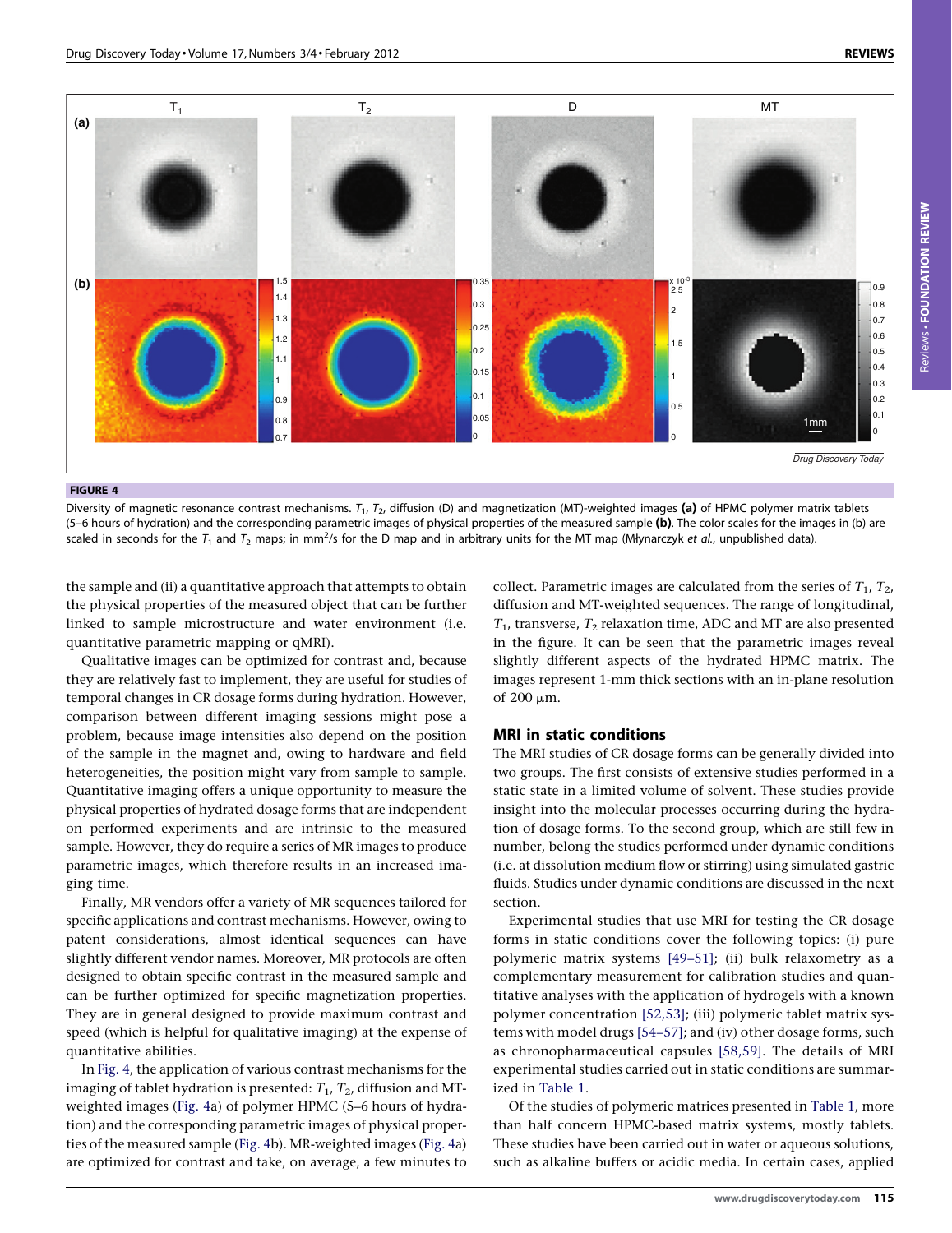## <span id="page-6-0"></span>TABLE 1

|                              |                               | An overview of MRI studies carried out under static conditions. |                                             |                                                                                  |                |                                  |  |
|------------------------------|-------------------------------|-----------------------------------------------------------------|---------------------------------------------|----------------------------------------------------------------------------------|----------------|----------------------------------|--|
| Year of<br>publication/Refs. | <b>Sample characteristics</b> |                                                                 |                                             | <b>Study conditions</b>                                                          |                |                                  |  |
|                              | Sample                        | <b>Active</b><br>substance                                      | <b>Excipient</b>                            | <b>Medium</b>                                                                    | Temperature    | Imaging<br>sequence <sup>a</sup> |  |
| 1994 [33]                    | <b>Tablets</b>                | None                                                            | <b>HPMC</b>                                 | Water                                                                            | $37^{\circ}$ C | SWI                              |  |
| 1997 [66]                    | Gels, tablets                 | None                                                            | <b>HPMC</b>                                 | Water                                                                            | $22^{\circ}$ C | <b>SE</b>                        |  |
| 1998 [83]                    | <b>Tablets</b>                | None                                                            | <b>HPMC</b>                                 | Water, solution<br>containing CuSO <sub>4</sub><br>10 mM                         | Not specified  | SE                               |  |
| 1998 [49]                    | Slabs                         | None                                                            | PEO                                         | Water, $D_2O$                                                                    | Room           | <b>SE</b>                        |  |
| 2000 [67]                    | <b>Tablets</b>                | 5-Fluorouracil,<br>triflupromazine<br>hydrochloride             | <b>HPMC</b>                                 | Water                                                                            | Not specified  | PGSE                             |  |
| 2000 [54]                    | <b>Tablets</b>                | Naproxen<br>sodium,<br>naproxen                                 | <b>HPMC</b>                                 | Water                                                                            | $25^{\circ}$ C | <b>CPMG</b>                      |  |
| 2002 [62]                    | <b>Tablets</b>                | None                                                            | <b>HPMC</b>                                 | Water (pH 6),<br>hydrochloric acid<br>solution (pH 2)                            | 25°C, 37°C     | <b>SE</b>                        |  |
| 2003 [58]                    | Capsules                      | Propranolol                                                     | Not specified                               | Water                                                                            | Room           | 2D FT, RARE                      |  |
| 2004 [55]                    | <b>Tablets</b>                | Tetracycline<br>hydrochloride                                   | <b>HPMC</b>                                 | Hydrochloric acid<br>solution (pH 2)                                             | $37^{\circ}$ C | <b>SE</b>                        |  |
| 2004 [50]                    | Capsules                      | None                                                            | HPMC, chitosan,<br>sodium alginate          | Hydrochloric acid<br>solution 0.1 M                                              | Room           | <b>SE</b>                        |  |
| 2005 [51]                    | <b>Tablets</b>                | None                                                            | <b>HPMC</b>                                 | Alkaline solution (pH 12)                                                        | $37^{\circ}$ C | CPMG, PGSE                       |  |
| 2005 [61]                    | <b>Tablets</b>                | None                                                            | <b>HPMC</b>                                 | Acidic solution (pH 2);<br>neutral solution (pH 7);<br>alkaline solution (pH 12) | $37^{\circ}$ C | <b>CPMG</b>                      |  |
| 2005 [52]                    | Tablets,<br>hydrogels         | None                                                            | Cellulose ethers                            | Not specified                                                                    | Room           | <b>CPMG</b>                      |  |
| 2006 [73]                    | <b>Tablets</b>                | Diltiazem<br>hydrochloride                                      | Eudragit                                    | Water with 3.7 $10^{-4}$ M<br>$CuSO4$ phosphate buffer                           | Not specified  | <b>SE</b>                        |  |
| 2007 [56]                    | <b>Tablets</b>                | Diltiazem<br>hydrochloride                                      | Eudragit                                    | Water with<br>3.7 $10^{-4}$ M CuSO <sub>4</sub>                                  | Not specified  | SE                               |  |
| 2007 [13]                    | <b>Tablets</b>                | Solid dispersion<br>of antipyrine                               | <b>HPMC</b>                                 | $D_2O$                                                                           | Not specified  | FLASH, SE, SPI                   |  |
| 2008 [83]                    | Hydrogels                     | Sodium salicylate                                               | <b>HPMC</b>                                 | Water, $D_2O$                                                                    | $37^{\circ}$ C | <b>SE</b>                        |  |
| 2009 [57]                    | <b>Tablets</b>                | Ciprofloxacin,<br>acetaminophen                                 | Cross-linked<br>high-amylose starch         | Water and $D_2O$ 1:1                                                             | Not specified  | SE, PGSE                         |  |
| 2010 [59]                    | Bilayer osmotic<br>tablets    | Doxazosin<br>mesylate                                           | Not specified                               | Water                                                                            | $20^{\circ}$ C | <b>SE</b>                        |  |
| 2010 [11]                    | Tablets,<br>hydrogels         | None                                                            | <b>HPMC</b>                                 | Water                                                                            | Room           | CPMG, RARE                       |  |
| 2010 [53]                    | <b>Tablets</b>                | None                                                            | HPMC, microcrystalline<br>cellulose lactose | Phosphate buffer (pH 7.4)<br>with addition of sodium<br>chloride                 | Room           | CPMG                             |  |
| 2010 [66]                    | Tablets, gels                 | None                                                            | Xanthan gum                                 | HCl pH 1.2 + NaCl replaced<br>after 2 h by water at pH 5.7                       | Room           | SE, SPI                          |  |
| 2010 [12]                    | <b>Tablets</b>                | Antypirine                                                      | <b>HPMC</b>                                 | Water, D <sub>2</sub> O                                                          | Not specified  | FLASH, SE, SPI                   |  |

a Abbreviations: CPMG, Carr–Purcell–Meiboom–Gill; FLASH, fast low angle shot; PGSE, pulsed gradient spin echo; SPI, single point imaging; SE, spin echo; RARE, rapid acquisition with relaxation enhancement; 2D FT, two dimensional Fourier transform; SWI, spin warp imaging.

media are lightly doped with copper sulfate to shorten the measurement time or to improve the SNR by reducing the longitudinal relaxation time  $(T_1)$ . In a few cases, where it is desirable to observe the behavior of protons associated with a solid polymer, heavy water  $(D_2O)$  is used instead of water. An overwhelming number of studies using static conditions have been carried out in test tubes in small volumes of liquid. In such cases, the saturated solution is easily reached and affects the further dissolution of the matrix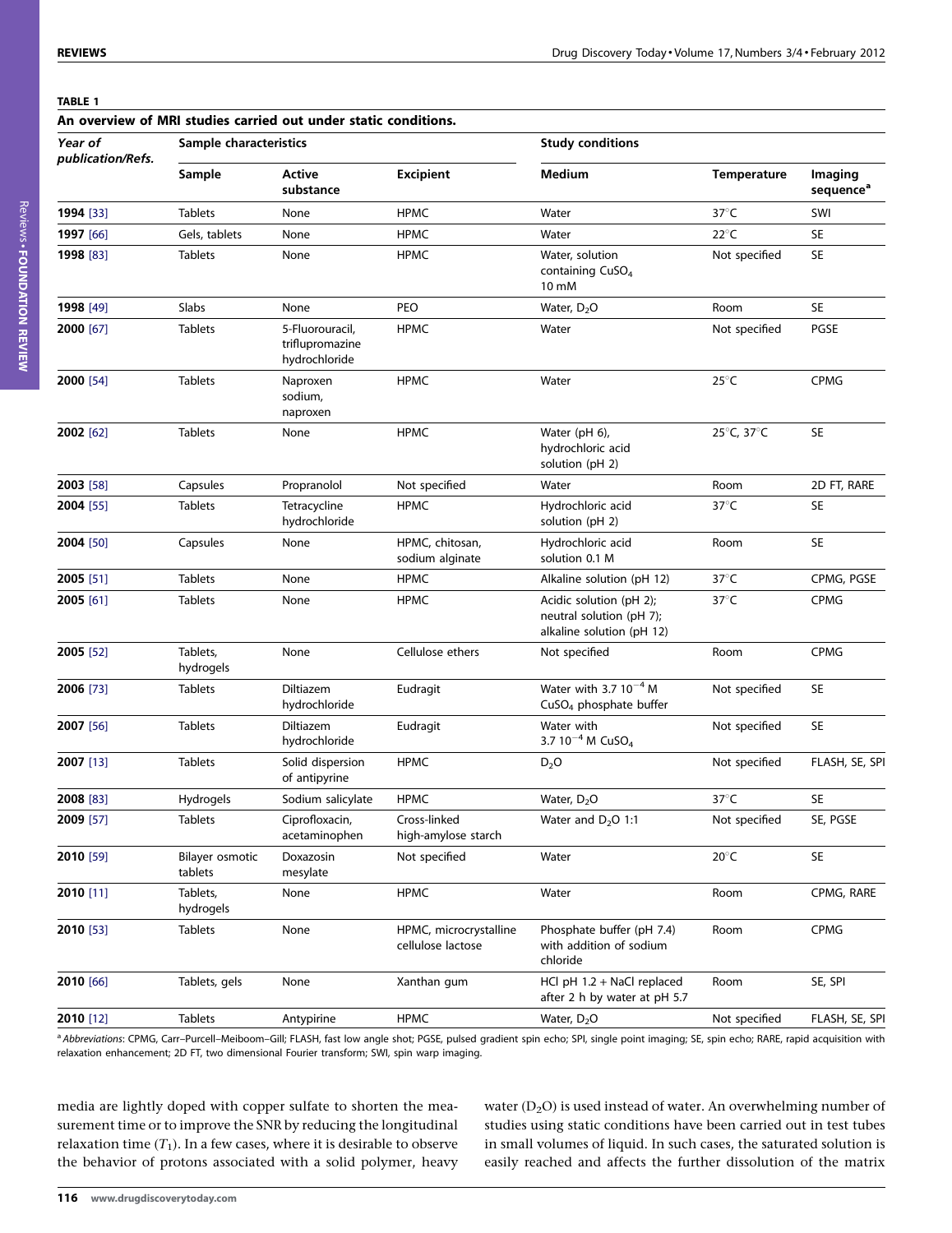constituents. This, in general, can influence the mechanism of solvent penetration into the matrix and gel layer formation.

Experimental conditions among studies often differ. For example, the temperature maintained during measurements varies from  $20^{\circ}$ C (room temperature) to the physiologically relevant 37 $^{\circ}$ C. Taking into account that one of the main phenomena responsible for the formation of the gel layer is the temperature-dependent glassy–rubbery transition, it is difficult to compare the results obtained at different temperatures. Therefore, it is usually not possible to correlate reported MRI results to the drug-release studies and to extrapolate the results to in vivo behavior of the dosage form.

A plethora of pulse sequences used during imaging demonstrates the potential of MRI techniques to match the needs of specific research.

There are four major themes that are the main foci of MRI studies of CR dosage forms: (i) identification of regions separated by fronts or transition zones; (ii) spatial and temporal evolution of particular regions in the matrices; (iii) physical properties of the CR dosage forms. For this purpose, mapping of the distribution of physical parameters, such as proton density (PD), ADC or transverse relaxation time,  $T_{2}$  is carried out; and (iv) interactions between water and polymeric chains in particular regions of the matrix (e.g. how water is bounded with polymer and how the mass transfer occurs within the matrix).

One of the earliest publications reporting the analysis of gel layer properties forming on the surface of polymeric tablets during hydration was presented by Rajabi-Siahboomi et al. [\[38\]](#page-12-0). MRI was applied for monitoring of the swelling and hydrogel layer formation in HPMC-based tablets. On the basis of diffusion and relaxation measurements, the presence of a water mobility gradient across the gel layer was reported. The outer part of the layer was characterized by ADC values similar to those of free water; the ADC decreased toward the center of the matrix, indicating either changes in material viscosity or the emergence of restricted diffusion. The molecular mobility of water within the gel layer was found to be dependent on the substitution type of the polymer. Water diffusivity is one of the issues of interest in the evaluation of polymeric matrix CR systems. The water diffusion within the matrix determines the kinetics of the gel layer formation and influences the drug dissolution. The ADC has been used as a key parameter to demonstrate hydration differences of matrix systems by several investigators [\[51,54,57,60,61\]](#page-13-0). The comparison of ADC distribution in HMPC and PVA matrix tablets showed the influence of polymer type on the properties of the systems. The gel formed owing to PVA hydration restricted water mobility more effectively than did HPMC [\[60\]](#page-13-0).

In several MRI studies of CR drug delivery systems, the concept of water fronts, taken from optical studies ([Box](#page-1-0) 1), is applied to describe the spatial and temporal changes occurring in the hydrated part of the matrix [\[52,56,60–62\]](#page-13-0). In some cases, the observation of moving fronts was performed together with calibration approaches, applied for the identification of the polymer– water concentration in particular regions of the gel [\[52,63,64\]](#page-13-0). For this purpose, a combination of standard imaging sequences (e.g. standard spin echo; SE) with  $T_1/T_2$  bulk relaxometry is applied. Nonspatially resolved relaxometry studies are used for measurements of transverse relaxation time,  $T_2$  of volume samples with

predefined water–polymer concentration ratios. The calibrated  $T_2$ values are then applied to spatially resolved data for estimation of polymer concentrations in particular regions of the hydrating matrix. Such samples are prepared to be highly homogenous and preparation methods include heating and/or cooling, intensive mixing and seasoning of the samples, whereas in the hydrated polymeric matrices, water is not distributed within the layer as homogeneously as in specially prepared reference samples. The presence of air trapped in the polymeric matrix during preparation typically causes overestimation of the polymer concentration [\[64\].](#page-13-0) Despite the drawbacks, this approach makes it possible to find differences in the polymer concentration profiles at particular time points. These differences arise owing to the properties of HPMC applied as a model polymeric matrix (i.e. different substitution type, molecular mass, hydrophilicity and particle size) [\[52\]](#page-13-0).

Measurements of temporal changes in the gel layer thickness allow for comparison, in a relatively simple manner, of various CR formulations, and the evaluation of how different variables influence the performance of the dosage form (e.g. polymer type, particle size, among others). The advantage of MRI over other techniques results from the ability to obtain spatially resolved information about the physical parameters of particular regions in the gel layer (e.g.  $T_2$  relaxation times and proton densities attributed to solvent transported within the polymeric matrix). PD and  $T<sub>2</sub>$  profiles (one-dimensional images) have been analyzed together in the HPMC matrix systems by Tritt-Goc et al. [\[61\].](#page-13-0) In the hydrated part of the matrix region, distribution of water concentration (PD) is uniform, with a sharp transition gradient between the hydrated area and the dry core. The corresponding profiles of the apparent  $T_2$  demonstrate a gradual decrease of  $T_2$  relaxation toward the core of the system [\[51,55,61,62\].](#page-13-0) The authors suggested several transport mechanisms in the HPMC matrix: Fickian diffusion for alkaline solvents, and case II and anomalous diffusion for acidic and neutral solvents. The PD parameter was also applied in one of the most recent studies describing hydration and swelling properties of tablets made of chitosan and carboxymethyl starch [\[65\].](#page-13-0)

<sup>1</sup>H MRI studies enable the behavior of the polymer to be analyzed indirectly by recording the distribution and mobility of water molecules in a polymeric system. The first attempt at polymeric matrix visualization was by Hyde and Gladden [\[49\].](#page-12-0) They conducted a quantitative study measuring the changes in water and polymer concentrations within the polyethylene oxide (PEO) matrix using a one-dimensional MRI technique. Based on the  $T_1$  measurements, it was observed that both water penetration and swelling of the polymer matrix were controlled by the processes of diffusion. To analyze the behavior of the polymer, heavy water has been used as a solvent. It provides an opportunity to observe the distribution of protons in the polymeric chains, because hydrating deuterated water is not detectable at the <sup>1</sup>H frequency [\[49,53,57,65,66\].](#page-12-0)

Dahlberg et al. [\[12,13\]](#page-12-0) focused on the imaging of mobilization of polymeric components in HPMC tablets. Swelling of the HPMC matrix and release of the antipyrine have been suggested to be diffusion driven and drug release has been correlated with polymer chains mobility. Interestingly, the rate of water penetration is not directly related to drug-release kinetics. Moreover, it has been shown that hydration of the polymer grains within the matrix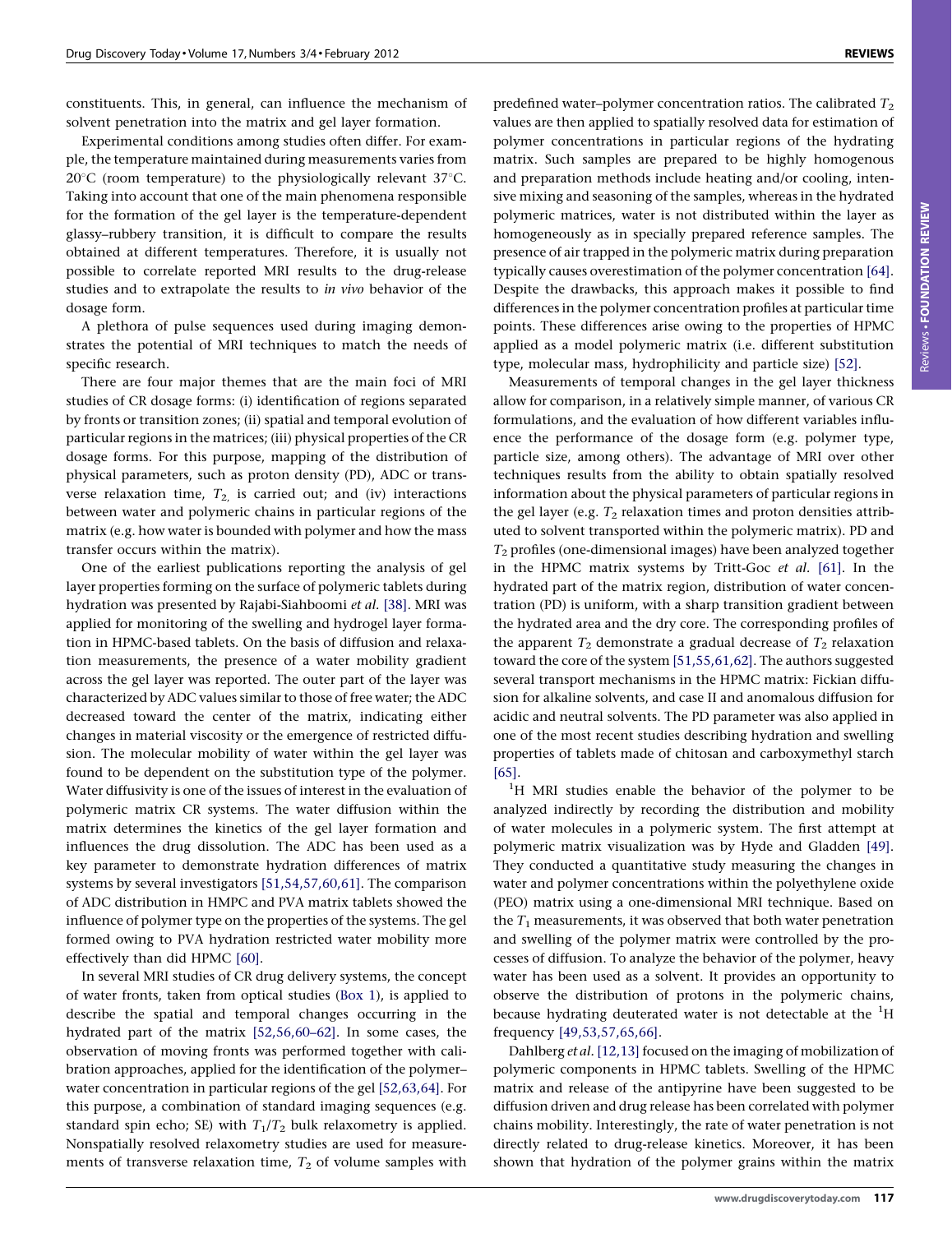varies strongly with changes in their size. Small HMPC particles tend to form a more homogenous gel, which effectively delays the drug release. Matrices with larger polymeric grains develop into heterogeneous gels, enabling faster drug release through waterrich regions in the matrix.

MRI provides an opportunity to record the distributions of nuclei other than protons (e.g. fluorine, sodium or carbon). It also enables fluorine-containing model drugs to be detected within the matrix. Unfortunately, the level of MRI signal is much lower than in proton imaging and, therefore, the acquisition time is much longer for an acceptable SNR. An interesting example of applications of one-dimensional  $^{19}$ F MRI is the work published by Fyfe and Blazek-Welsh [\[67\]](#page-13-0). They investigated the penetration of water into tablets of HPMC and the release of drugs containing fluorine (triflupromazine and 5-fluorouracil). It has been observed that freely soluble 5-fluorouracil was released by the process of diffusion from hydrogel containing up to 30% HPMC, whereas poorly soluble triflupromazine was released by erosion of the outer hydrogel layer, which contained not more than 10% HPMC. From practical point of view, it must be pointed out that the application of such methodology is restricted to a narrow group of dosage forms containing fluorine.

In the MRI studies discussed above, several factors influencing both the drug dissolution and the polymer hydration were presented. The performance of the CR systems can be critically influenced by variables such as: (i) the type of polymer or polymers and their ratios in the matrix [\[16,68\]](#page-12-0); (ii) the solubility of drug; (iii) the polymer:drug ratio; (iv) the particle size of the drug and the polymer; and (v) the type and amount of fillers used in the formulation. MRI can be applied as a useful tool to examine the influence of parameters (e.g. temperature, pH, molecular mass and degree of substitution of polymer) on the polymer swelling.

Recently, a small pharmaceutical MRI system based on the NMR relaxometer with a permanent magnet has been introduced [\[69\]](#page-13-0). Such systems provide the opportunity to perform MR imaging at relatively low cost. It is achieved by the application of a low magnetic field (approximately 0.5 T), whereas previously discussed MR studies have been performed using superconducting magnets of fields starting at 4 T. The low magnetic field implicates a lower SNR and, therefore, a lower spatial resolution or longer acquisition time. The typical slice thickness in the studies applying low field magnets is approximately 5 mm, whereas in high field magnets it is 1 mm or less.

Strübing et al. [\[70,71\]](#page-13-0) studied the hydration and swelling of floating tablets using a low field system (0.5 T). They carried out dissolution by the paddle method and transferred the samples to

the MR system for imaging. The floating properties of the formulations were based on  $CO<sub>2</sub>$  generation from an effervescent mixture embedded in the core of coated tablets. A similar benchtop MR imaging system was used to study the influence of composition on the drug release mechanisms from osmotic push–pull release systems [\[72\]](#page-13-0). The authors demonstrated a correlation between the amount of released drug substance and the hydration of the osmotic dosage form.

MR imaging studies have been carried out mainly on CR tablets. An example of the study of capsules is that of Sutch et al. [\[58\]](#page-13-0). These authors used pulsatile capsules filled with propranolol and plugged with a controlling release plug. The study enabled the authors to explain the phenomena occurring during penetration of water into the capsule and to show the differences between capsules coated with different polymers.

It should be emphasized that, in the reports already discussed, the experimental conditions differ substantially from the pharmacopoeial requirements typically applied in drug dissolution testing studies.

#### Toward MRI in dynamic conditions

Although MRI in static conditions provides valuable information about the structure and behavior of polymer systems during hydration, a possibility of simultaneous MRI and drug dissolution in dynamic conditions with media change is especially meaningful for understanding CR dosage form performance.

Some drawbacks of MRI of CR formulations in static conditions have been already discussed. For example, static conditions do not allow proper evaluation of the influence of erosion upon the drug dissolution process. Moreover, swelling analyses carried out in small volumes of liquid, without stirring or flow, cannot be related directly to the results of dissolution studies, owing to the unfeasibility of maintaining sink conditions. The advantages and disadvantages of MRI in static and dynamic conditions are presented in Table 2.

The limitations in combing imaging with drug dissolution techniques arise primarily from the MRI hardware used. For this purpose, vertical superconducting magnets are typically utilized. Effective bore diameter of the magnet (and therefore total sample diameter) available for a sample rarely exceeds 20 mm. Samples are usually fixed in a test-tube filled with solvent and/or medium [\[66,73\]](#page-13-0).

The small inner diameter of MR devices significantly reduces both the possibility of implementation of additional equipment and the selection of objects for MR imaging. Another compounding difficulty is the requirement for the use of nonmagnetic,

TABLE 2

| Advantages and disadvantages of MRI studies carried out under static or dynamic conditions. |                               |  |  |  |  |  |  |
|---------------------------------------------------------------------------------------------|-------------------------------|--|--|--|--|--|--|
| MRI in flow-through cell (dynamic)                                                          | 'Test-tube' MRI (static)      |  |  |  |  |  |  |
| Fully                                                                                       | To a small degree             |  |  |  |  |  |  |
| Possible                                                                                    | Impossible                    |  |  |  |  |  |  |
| Highly unrestrained                                                                         | Restricted or very restricted |  |  |  |  |  |  |
| Possible                                                                                    | Pointless                     |  |  |  |  |  |  |
| Possible                                                                                    | Impossible                    |  |  |  |  |  |  |
| Low (high if medium flow halted)                                                            | High                          |  |  |  |  |  |  |
|                                                                                             |                               |  |  |  |  |  |  |

Reviews -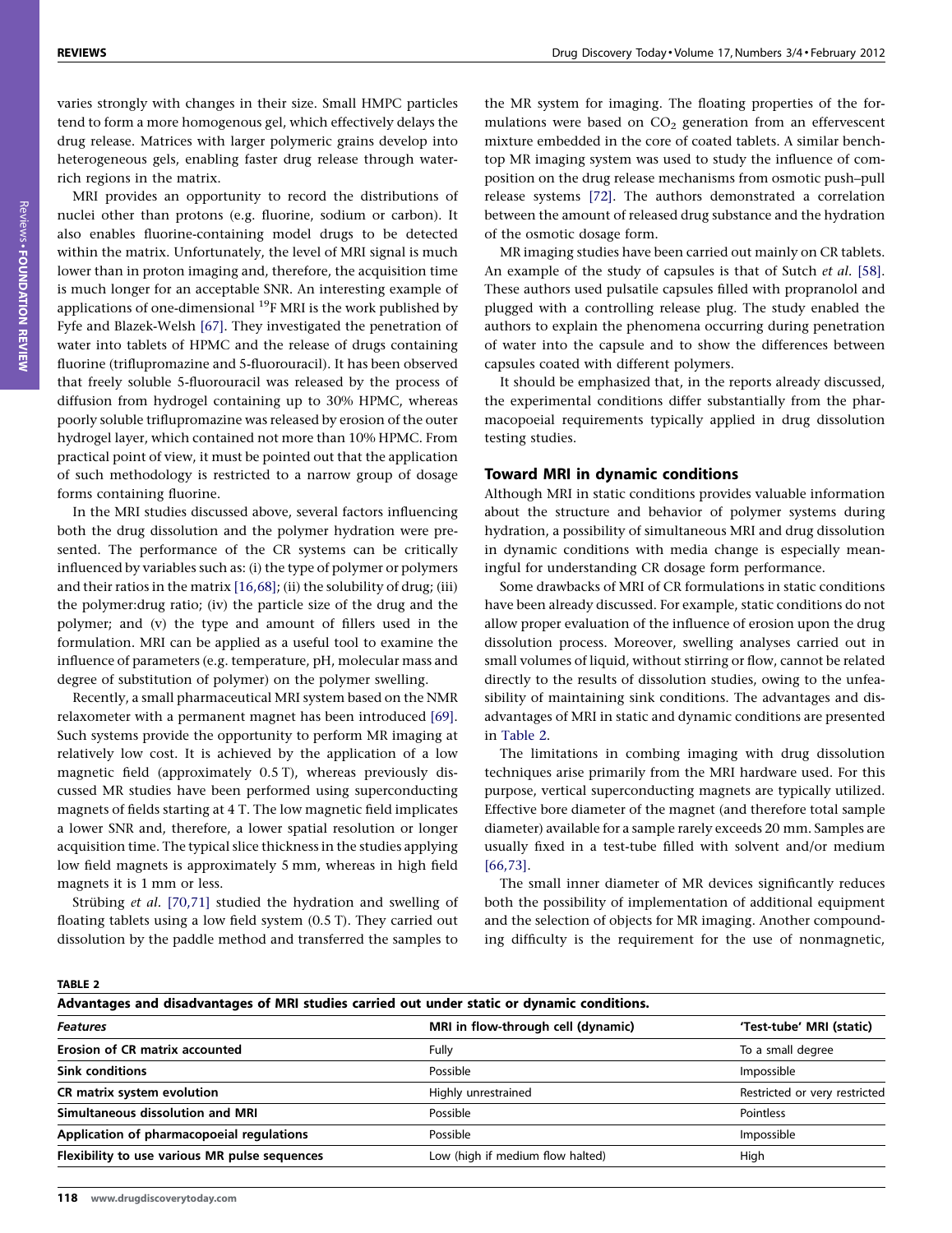<span id="page-9-0"></span>

| An overview of MRI studies carried out in dynamic flow conditions. <sup>a</sup> |                                                                              |             |                                                             |                             |                         |                                     |                                                                                                                          |                        |  |  |  |
|---------------------------------------------------------------------------------|------------------------------------------------------------------------------|-------------|-------------------------------------------------------------|-----------------------------|-------------------------|-------------------------------------|--------------------------------------------------------------------------------------------------------------------------|------------------------|--|--|--|
| Year of<br>publication/Refs.                                                    | <b>System</b>                                                                |             |                                                             | Sample                      |                         |                                     | <b>Medium</b> and<br>temperature                                                                                         | Pulse<br>sequence      |  |  |  |
|                                                                                 | Cell                                                                         | Pump        | Magnet                                                      | Dosage form                 | <b>Excipients</b>       | <b>Active substance</b>             |                                                                                                                          |                        |  |  |  |
| 2000 [14]                                                                       | Pharmacopoeial                                                               | Peristaltic | Vertical Bruker<br><b>MSL 400</b>                           | Tablets,<br>osmotic tablets | <b>HPMC</b>             | Ranitidine, salbutamol              | Simulated gastric<br>fluid + 5 mM $CuSO4$                                                                                | SWI                    |  |  |  |
| 2007 [76]                                                                       | 40 mm in diameter<br>flow through cell<br>dedicated for<br>floating systems; | Piston      | Horizontal<br>4.7 T Bruker                                  | Capsules: HBS               | <b>HPMC</b>             | L-Dopa                              | Fed state, simulated<br>qastric fluid + $CuSO4$ ;<br>fasted state, simulated<br>gastric fluid + CuSO <sub>4</sub> , 37°C | SE flow<br>compensated |  |  |  |
| 2007 [9]                                                                        | Specially designed<br>flow through<br>equipped with<br>rotating disc         | Peristaltic | wb400 Bruker<br>spectrometer with<br>a 2.5 $^1$ H resonator | <b>Tablets</b>              | PEO                     | None                                | Water, 25°C                                                                                                              | PFG SE                 |  |  |  |
| 2008 [74]                                                                       | 40 mm in diameter<br>flow through cell<br>dedicated for<br>floating systems  | Piston      | Horizontal<br>4.7 T Bruker                                  | Capsules: HBS               | <b>HPMC</b>             | L-Dopa                              | Fed state, simulated<br>qastric fluid + $CuSO4$ ;<br>fasted state, simulated<br>gastric fluid + CuSO <sub>4</sub> , 37°C | SE flow<br>compensated |  |  |  |
| 2009 [10]                                                                       | Specially designed<br>flow through<br>equipped with<br>rotating disc         | Peristaltic | wb400 Bruker<br>spectrometer with<br>a 2.5 $1H$ resonator   | <b>Tablets</b>              | <b>HPMC</b>             | Calcium phosphate,<br>mannitol      | Phosphate buffer<br>pH 6.8, 37°C                                                                                         | <b>MSME</b>            |  |  |  |
| 2010 [8]                                                                        | 40 mm in diameter<br>flow through cell<br>dedicated for<br>floating systems  | Piston      | horizontal<br>4.7 T Bruker                                  | Capsules: HBS               | <b>HPMC</b>             | L-Dopa                              | Fed state, simulated<br>qastric fluid + $CuSO4$ ;<br>fasted state simulated<br>gastric fluid + $CuSO4$ , 37°C            | SE flow<br>compensated |  |  |  |
| 2010 [75]                                                                       | Pharmacopoeial                                                               | Peristaltic | MRI, low field 0.5 T                                        | <b>Tablets</b>              | Not specified           | Chlorpheniramine<br>maleate         | Water, 37°C                                                                                                              | Not specified          |  |  |  |
| 2010 [78]                                                                       | Pharmacopoeial                                                               | Peristaltic | MRI, low field 0.5 T                                        | <b>Tablets</b>              | Spray-dried<br>chitosan | Diclofenac sodium,<br>theophylline, | 0.1 N HCl; buffers<br>Tris-HCl pH 6.8<br>and pH 5.0; $37^{\circ}$ C                                                      | <b>SE</b>              |  |  |  |
| 2010 [75]                                                                       | Pharmacopoeial                                                               | Peristaltic | MRI, low field 0.5 T                                        | <b>Tablets</b>              | PEG, PEO                | Acetaminophen                       | Water; 37°C                                                                                                              | <b>SE</b>              |  |  |  |
| 2011 [16]                                                                       | Specially designed<br>flow through<br>equipped with<br>rotating disc         | Peristaltic | wb400 Bruker<br>spectrometer with<br>a 2.5 $1H$ resonator   | <b>Tablets</b>              | <b>HPMC</b>             | Theophylline,<br>carbamazepine      | Phosphate buffer<br>pH 6.8; 37°C                                                                                         | <b>SE</b>              |  |  |  |
| 2011 [68]                                                                       | Pharmacopoeial                                                               | Piston      | Horizontal<br>4.7 T Bruker                                  | Capsules: HBS               | Carrageenans            | L-Dopa                              | HCl solution 0.1 M; $37^{\circ}$ C                                                                                       | SE flow<br>compensated |  |  |  |
| 2011 [17]                                                                       | Pharmacopoeial                                                               | Peristaltic | Vertical 9.4 T Bruker<br>AV 400                             | <b>Tablets</b>              | <b>HPMC</b>             | Fluvastatin                         | Simulated gastric fluid;<br>fasted state, simulated<br>intestinal fluid; 37°C                                            | RARE                   |  |  |  |

<sup>a</sup> Abbreviations: HBS, hydrodynamically balanced system; MSME, multislice multiecho; PFG, pulsed field gradient.

REVIEWS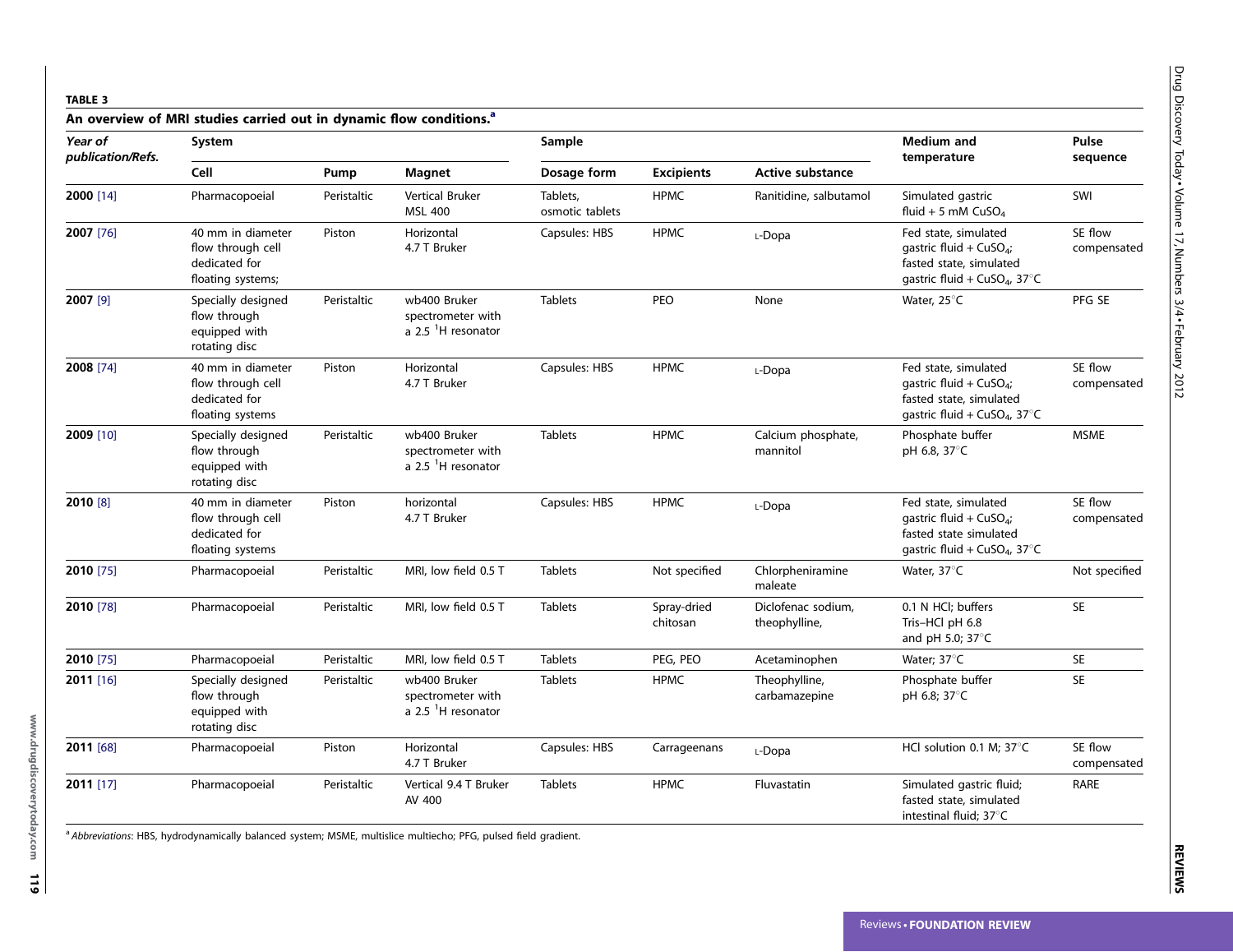MR-compatible materials. Owing to the strong magnetic field generated by the magnet, all additional equipment, such as dissolution cells, heating elements, temperature probes and flow devices, need to be constructed from diamagnetic materials or placed outside the magnet. Otherwise, they can significantly influence the MR signal, creating a plethora of image artifacts and distortions, whereas electrical and/or electronic devices can simply malfunction. Furthermore, an acidic environment substantially changes the working conditions of the RF coils used for MR signal detection. Therefore, MR coils need to be optimized to provide a satisfactory level of MR signal under these conditions. Finally, MR measurements are sensitive to motion. Performing dissolution experiments under flow conditions requires specially designed imaging protocols to minimize flow artifacts. These sequences, however, significantly limit the ability to derive quantitative MR parameters. The overview of MRI studies carried out in dynamic flow conditions is presented in [Table](#page-9-0) 3.

Seminal work by Fyfe et al. marked the beginning of MRI studies under pharmacopoeial dissolution conditions [\[14\].](#page-12-0) In this study, the authors used USP4 flow-through cells made entirely of nonmagnetic materials, which are placed in a Bruker MSL 400 NMR (9.4 T) spectrometer equipped with a microimaging apparatus. The matrix tablets of ranitidine hydrochloride and salbutamol were used as an example to demonstrate of the ability to simultaneously image the fluid distribution within the tablet matrix and dissolution studies in accordance with pharmacopoeial requirements.

Over the past few years, two approaches for imaging in medium-flow conditions have been reported: (i) application of a nonpharmacopoeial small dissolution cell that combines mixing and stirring of the medium. In this method, the sample rotation as well as medium flow is stopped before imaging and (ii) integration of the dissolution apparatus with MRI equipment and imaging during flow. This method requires MRI flow-insensitive sequences.

Simultaneous MR imaging and dissolution seems to be ideal, because it allows for direct correlation between the drug dissolution and CR dosage form behavior (e.g. structure evolution) during hydration. However, there are several technical problems that make such approaches difficult: (i) medium movement can cause artifacts and significant MR image distortions. To avoid this, specially designed, flow-insensitive MR sequences need to be used or the medium flow or agitation has to stop for the duration of the MRI measurement [\[9,10\]](#page-12-0); (ii) medium flow and polymer matrix swelling can cause displacement of the sample and severely inhibit reproducibility. For proper positioning of the sample during dissolution, samples are positioned on a plastic stage [\[67\]](#page-13-0), held within a specially designed strainer [\[74\]](#page-13-0), plastic holder [\[10,75\]](#page-12-0) or nylon cage [\[17\],](#page-12-0) and then placed on glass beads or glued to the rotating disc [\[9\]](#page-12-0); and (iii) dissolved gases can form large bubbles in the vicinity of the dosage form and can negatively influence the analytical results of dissolution. Moreover, owing to differences in the magnetic susceptibility between air, gel and water, air bubbles can cause MRI image artifacts [\[65\].](#page-13-0)

In 2007, Abrahmsen-Alami et al. [\[9\]](#page-12-0) proposed a specially designed dissolution cell for simultaneous drug dissolution and MRI. The cell was equipped with a rotating disc to position the tablet in the center of the MRI probe. Although rotation is a main

source of tablet erosion, medium flow was induced mainly to maintain sink conditions within the cell during dissolution. The tablets were glued to the rotating disc and imaging was performed when both rotation and flow were halted. The authors recorded the swelling and erosion of PEO tablets and observed differences in the rate of dimensional changes: the faster rate was observed in the radial than in the axial direction of the tablet. The dissolution cell described above was then successfully applied by Tajarobi et al. [\[10\]](#page-12-0) to study the behavior of HPMC matrix tablets with incorporated substances of different solubility. Front's evolution in the HPMC, HPMC–mannitol and HPMC–di-calcium phosphate matrix tablets was measured by MRI. Simultaneously, dissolution of the matrix and additives were measured by liquid chromatography with mass detector (LCMS), size exclusion chromatography with refractive index detector (SEC-RI) and focused beam reflectance measurements (FBRM). The same equipment was applied by Viriden et al. [\[15\]](#page-12-0) to investigate the effects of HPMC heterogeneity on theophylline and carbamazepine release from matrix tablet systems. In both cases, the authors observed substantial differences in the rate and the mechanism of water penetration and in the active substance dissolution according to the solubility of substance embedded in the matrix. Release of the highly soluble substance has been suggested to be governed by diffusion, whereas the poorly soluble drugs were released at a rate comparable with erosion of the matrix.

A similar approach for simultaneous imaging and dissolution has been presented by the authors of the current article [\[74,76\]](#page-13-0). An integrated system for MRI and drug dissolution studies was implemented that utilized a 4.7 T horizontal magnet with a bore diameter of 300 mm. Two types of cells [standard pharmacopoeial (diameter 22 mm) and flow-through cell with a diameter of 40 mm for extensively swelling floating dosage forms] were used in these studies. The system was used to examine mainly floating dosage forms: hydrodynamically balanced systems containing L-dopa as a model drug and HPMC or various types of carrageenans as gelforming and dissolution-controlling excipients. Measurements were carried out in simulated gastric juice in a fed or fasted state [\[69\]](#page-13-0). The same equipment was applied for the evaluation of the properties of commercial CR formulations with quetiapine fumarate [\[77\].](#page-13-0)

The range of MRI studies performed under dynamic conditions could be extended with additional methods. For example, the multinuclear study of polymeric matrix and drug behavior during dissolution at 9.4 T ( ${}^{1}$ H two-dimensional imaging,  ${}^{19}$ F onedimensional imaging and <sup>19</sup>F bulk relaxometry) in USP apparatus 4 was recently presented. For the purpose of the study, a commercial HPMC-based drug product, Lescol XL, containing fluvas-tatin, was used [\[17\]](#page-12-0). The  $T_2$  preconditioned rapid acquisition with relaxation enhancement (RARE) sequence [\[11\]](#page-12-0) was applied to obtain the solvent concentration and  $T_2$  relaxation time maps. Mobility of fluvastatin was registered with fluorine bulk relaxometry.

Further extension of these experimental imaging methods will include quantitative measurements (qMRI) of various MR-detectable parameters (e.g.  $T_2$ ,  $T_1$ , ADC and MT) of CR dosage forms, together with drug dissolution studies. An example of the results of such studies performed using the USP4 apparatus is presented in [Fig.](#page-5-0) 4b (Młynarczyk et al. unpublished data).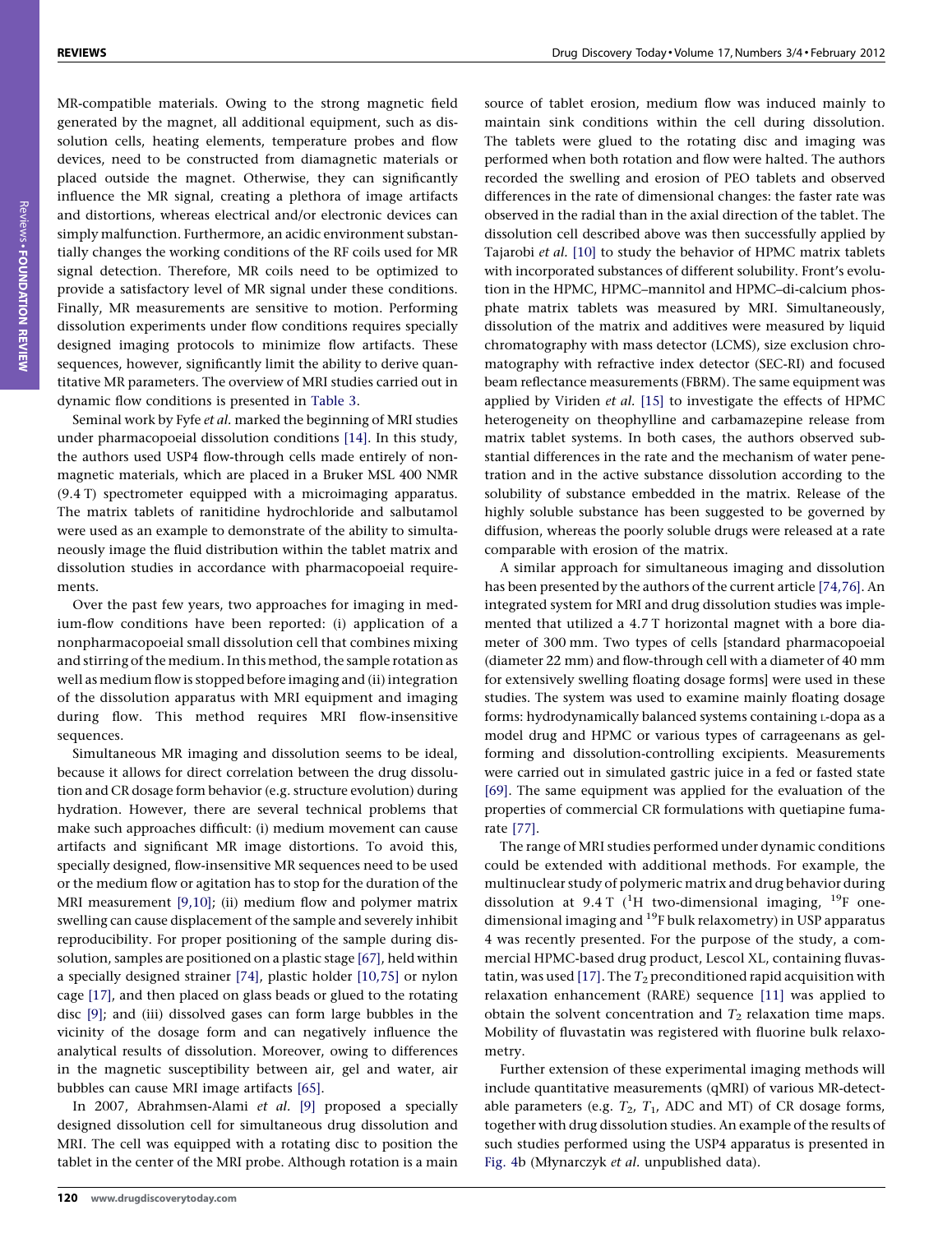One of the advantages of MRI is the ability to determine differences in the physico-chemical features of various formulations, which are otherwise characterized by similar dissolution profiles. For example, floating formulations with HPMC with different viscosities and substitution types demonstrate significant variability in the processes of hydrogel formation and swelling, despite similar drug dissolution profiles [\[8\]](#page-12-0). This suggests that there might be potential bioavailability or bioequivalence challenges and justifies the need to study discriminatory conditions for drug dissolution in more depth.

In recent years, commercial devices for MRI imaging and drugrelease studies have been introduced. The first application of a lowfield MR system (0.5 T) equipped with a flow-through cell was presented by Nott in 2010 [\[75\]](#page-13-0). In the following year, two papers discussed the potential usefulness of this commercial system. In these studies, chitosan-based polymeric systems [\[78\]](#page-13-0) and PEG/PEO mixtures were investigated [\[16\]](#page-12-0). These studies demonstrated the dependence of paracetamol dissolution on the polymer content ratio.

Although authors determine and parameterize the structural properties of analyzed dosage forms (e.g. gel layer thickness assessment), the methods of discrimination are often not fully discussed. It is probably that the first-time image analysis was discussed only in the context of MRI coupled with USP apparatus 4. Two approaches were described recently in detail by Nott [\[75\]](#page-13-0) and Kulinowski [\[77\]](#page-13-0). In the work by Nott, the author applied operator-dependent criteria for separating the medium and gel and inflexible segmentation of the matrix interior. The latter assumes two regions regardless of the real matrix structure during hydration. A more flexible approach has been presented by Kulinowski. Gel-medium separation was performed using texture analysis (highly user independent) and no assumptions were made concerning internal structure; instead, it was determined using an image intensity histogram.

### Integration and supplementation of MRI with other techniques

During the past few years, many attempts to supplement MRI results with data from other techniques have been undertaken. MRI has been supplemented by microscopic, X-ray CT and  $\mu$ CT to detect air voids occurring in hydrating insoluble Eudragit matrix tablets loaded with diltiazem hydrochloride (a freely soluble drug) [\[56\].](#page-13-0) In another study, the movement of glass microspheres and the position of the advancing hydration front as observed by MRI were combined in the same diagram for a swelling HPMC matrix with fillers by Laity [\[53\].](#page-13-0) In this case, glass microbeads were used as a  $\mu$ CT tracer for mechanical mass transport inside the core of the matrix, which could not be detected by MRI.

As previously pointed out, one of the major difficulties in qMRI is the determination the water–polymer concentration in particular zones of the gel layer. In contrast to previously described calibration approaches based on bulk relaxometry of samples of different water–polymer concentration [\[52,53,63\]](#page-13-0), Tajiri et al. [\[16\]](#page-12-0) proposed using FTIR spectroscopy on samples of gel peeled from hydrated PEG/PEO tablets to evaluate water content in the gel layer observed by MRI.

Special attention should be focused on theoretical a priori models and a posteriori models. Chronologically, the first subject

and/or goal of modeling was drug dissolution prediction, whereas dissolution testing was a basic tool in the research and development of pharmaceutical products. With the advent of imaging techniques, modeling started to take into account structural and/or geometrical changes (i.e. front position or layer thickness). So far, only some theoretical models predicting matrix structure and its evolution have been related to MRI results and/or data. MRI was used to validate a model of PEO dissolution, calibrated by means of mechanistic parameters by Kaunisto [\[79\],](#page-13-0) whereas a model of HPMC dissolution developed during the mid-1990s by Ju [\[80\]](#page-13-0) was related to MRI data (qualitative comparison) by Kulinowski to justify the image segmentation [\[77\].](#page-13-0)

By contrast, a posteriori modeling utilizes data sets obtained from several formulations, using various methods as well as chemical descriptors for applied constituents to provide single 'what if'-type model. The first attempt at such approach that included MRI data, was by Dorożyński [\[8\]](#page-12-0). A multivariate analysis was performed to create a posteriori model introducing the amount of drug released, the amount of hydroxypropoxy groups, the amount of methoxy groups, viscosity, dry core and gel thickness of gastro-retentive HPMC-based formulations. Another approach to modeling MRI data was presented by Broadbent et al. [\[59\]](#page-13-0). They applied a simple one-dimensional mass conservation model for the identification of the dominant transport mechanism in gastrointestinal therapeutic system (GITS) tablets.

#### Concluding remarks and future perspectives

MRI is a useful technique and its wide application to preformulation studies is likely to occur over the next few years. It could be expected that the results of such studies could be used for making decisions on the preferred directions of research and will set new criteria for assessing the performance of CR formulations. The introduction of commercial, small laboratory systems for integrated MRI and dissolution will make this valuable technique more available for industrial pharmaceutical research laboratories. In the near future, an increasing number of studies can be expected that apply various MRI techniques for the elucidation of phenomena occurring in CR systems, whereas further development of the integration of MRI with dissolution techniques could yield quantitative imaging under dynamic conditions.

Image analysis of MR data and modeling of CR dosage forms structure evolution could have a crucial role in a further understanding of drug matrix dissolution phenomena. Application of MRI to determine matrix structure and its evolution, together with dissolution data and a priori or a posteriori modeling, should lead to knowledge-based formulation design. The goal is to shorten formulation development, which could be achieved by higher precision when preparing preformulation studies.

The most important challenges in the coming years therefore include: (i) the development of protocols for data analysis and, in the case of routine studies, setting of acceptance criteria for the results; (ii) determination of the repeatability and reproducibility of the results; (iii) application of qMRI, resulting in one-, two- or three-dimensional maps of MR detectable parameters  $(T_1, T_2, T_3)$ ADC and MT); (iv) development of quantitative methods and criteria of reliable structure determination from MR images; and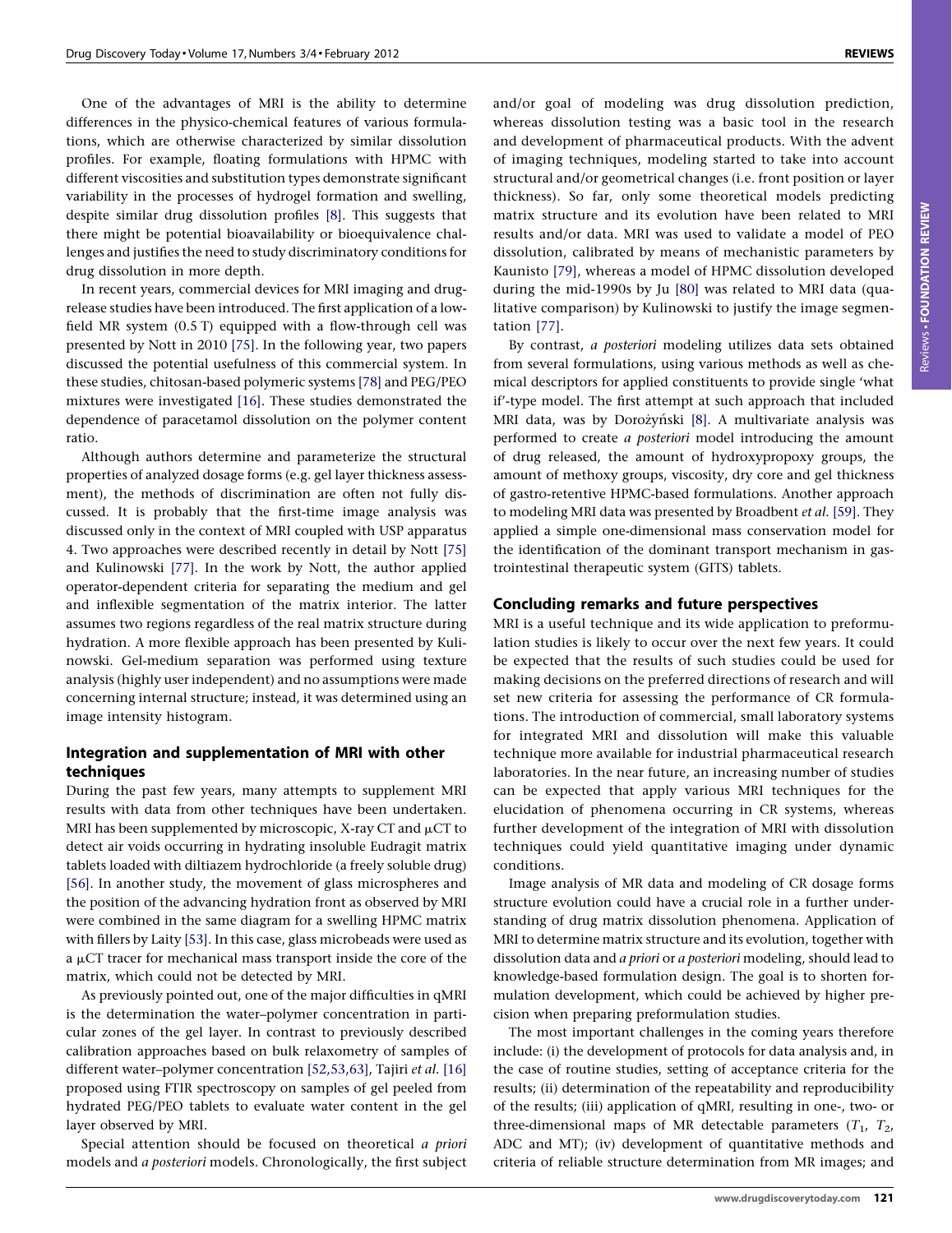<span id="page-12-0"></span>(v) systematic studies of the structure and properties of various polymeric matrix systems loaded with drugs and other excipients characterized by different solubilities.

As a result, one can expect the appearance of detailed, molecularly defined, CR dosage forms in the near future. The techniques discussed above are likely to be used for patenting of the

#### References

- 1 Gendrin, C. et al. (2008) Pharmaceutical applications of vibrational chemical imaging and chemometrics: a review. J. Pharm. Biomed. Anal. 48, 533–553
- 2 Gurny, R. and Mäder, K. (2010) Imaging tools for pharmaceutical development. Eur. J. Pharm. Biopharm. 74, 1
- 3 Richardson, J.C. et al. (2005) Pharmaceutical applications of magnetic resonance imaging (MRI). Adv. Drug Deliv. Rev. 57, 1191–1209
- 4 Zeitler, J.A. and Gladden, L.F. (2008) In vitro tomography and non-destructive imaging at depth of pharmaceutical solid dosage forms. Eur. J. Pharm. Biopharm. 71, 2–22
- 5 Mantle, M.D. (2011) Quantitative magnetic resonance micro-imaging methods for pharmaceutical research. Int. J. Pharm. 417, 173–195
- 6 Chen, M.L. et al. (2010) Challenges and opportunities in establishing scientific and regulatory standards for assuring therapeutic equivalence of modified release products: workshop summary report. Eur. J. Pharm. Sci. 40, 148–153
- 7 Roggo, Y. et al. (2005) Characterizing process effects on pharmaceutical solid forms using near-infrared spectroscopy and infrared imaging. Eur. J. Pharm. Biopharm. 61, 100–110
- 8 Dorożyński, P. et al. (2010) Novel application of MRI technique combined with flow-through cell dissolution apparatus as supportive discriminatory test for evaluation of controlled release formulations. AAPS PharmSciTech 11, 588–597
- 9 Abrahmsen-Alami, S. et al. (2007) New release cell for NMR microimaging of tablets. Swelling and erosion of poly(ethylene oxide). Int. J. Pharm. 342, 105–114
- 10 Tajarobi, F. et al. (2009) Simultaneous probing of swelling, erosion and dissolution by NMR-microimaging. Effect of solubility of additives on HPMC matrix tablets. Eur. J. Pharm. Sci. 37, 89–97
- 11 Chen, Y.Y. et al. (2010) Quantitative ultra-fast MRI of HPMC swelling and dissolution. J. Pharm. Sci. 99, 3462–3472
- 12 Dahlberg, C. (2010) Relationships between solid dispersion preparation process, particle size and drug release – an NMR and NMR microimaging study. Eur. J. Pharm. Biopharm. 76, 311–319
- 13 Dahlberg, C. et al. (2007) Polymer mobilization and drug release during tablet swelling. A <sup>1</sup>H NMR and NMR microimaging study. J. Control. Release 122, 199-205
- 14 Fyfe, C.A. et al. (2000) NMR imaging investigations of drug delivery devices using a flow-through USP dissolution apparatus. J. Control. Release 68, 73–83
- 15 Viriden, S. et al. (2011) Release of theophylline and carbamazepine from matrix tablets – consequences of HPMC chemical heterogeneity. Eur. J. Pharm. Biopharm. [10.1016/j.ejpb.2011.02.003](http://dx.doi.org/10.1016/j.ejpb.2011.02.003)
- 16 Tajiri, T. et al. (2010) Release mechanisms of acetaminophen from polyethylene oxide/polyethylene glycol matrix tablets utilizing magnetic resonance imaging. Int. J. Pharm. 395, 147–153
- 17 Zhang, Q. et al. (2011) In vitro quantitative 1H and 19F nuclear magnetic resonance spectroscopy and imaging studies of fluvastatine  $\rm T^{M}$  drug release from Lescol  $^{\rm (B)}$  XL in a USP-IV dissolution cell. J. Control. Release [10/1016/j.jconrel.2011.08.039](http://dx.doi.org/10/1016/j.jconrel.2011.08.039)
- 18 Peppas, N.A. et al. (1980) Modelling of drug diffusion through swellable polymeric systems. J. Membr. Sci. 7, 241–253
- 19 Lindner, W.D. and Lippold, B.C. (1995) Drug release from hydrocolloid embeddings with high or low susceptibility to hydrodynamic stress. Pharm. Res. 12, 1781–1785
- 20 Panomsuk, S.P. et al. (1995) A study of the hydrophilic cellulose matrix: effect of indomethacin and a water-soluble additive on swelling properties. Int. J. Pharm. 126, 147–153
- 21 Kim, H. and Fassihi, R. (1997) A new ternary polymeric matrix system for controlled drug delivery of highly soluble drugs: I. Diltiazem hydrochloride. Pharm. Res. 14, 1415–1421
- 22 Talukdar, M.M. et al. (1998) The release mechanism of an oral controlled-release delivery system for indomethacin. Pharm. Dev. Technol. 3, 1–6
- 23 Colombo, P. et al. (1995) Drug diffusion front movement is important in drug release control from swellable matrix tablets. J. Pharm. Sci. 84, 991–997
- 24 Gao, P. and Meury, R.H. (1996) Swelling of hydroxypropyl methylcellulose matrix tablets. 1. Characterization of swelling using a novel optical imaging method. J. Pharm. Sci. 85, 725–731

unique properties of dosage forms as defined by their manufacturers.

#### Acknowledgment

We would like to thank Firas Moosvi for his help in the preparation of this manuscript.

- 25 Bettini, R. et al. (1994) Swelling and drug release in hydrogel matrices: polymer viscosity and matrix porosity effects. Eur. J. Pharm. Sci. 2, 213–219
- 26 Colombo, P. et al. (1996) Analysis of the swelling and release mechanisms from drug delivery systems with emphasis on drug solubility and water transport. J. Control. Release 70, 383–391
- 27 Freichel, O.L. and Lippold, B.C. (2000) A new oral erosion controlled drug delivery system with a late burst in the release profile. Eur. J. Pharm. Biopharm. 50, 345–351
- 28 Sujja-areevath, J. et al. (1998) Relationship between swelling, erosion and drug release in hydrophilic natural gum mini-matrix formulations. Eur. J. Pharm. Sci. 6, 207–217
- 29 Ferrero, C. et al. (2000) Fronts movement as a useful tool for hydrophilic matrix release mechanism elucidation. Int. J. Pharm. 202, 21–28
- 30 Zuleger, S. et al. (2002) Polymer particle erosion controlling drug release. II. Swelling investigations to clarify the release mechanism. Int. J. Pharm. 247, 23–37
- 31 van der Weerd, J. and Kazarian, S.G. (2005) Combined approach of FTIR imaging and conventional dissolution tests to drug release. J. Control. Release 98, 295–305
- 32 Kazarian, S.G. and van der Weerd, J. (2008) Simultaneous FTIR spectroscopic imaging and visible photography to monitor tablet dissolution and drug release. Pharm. Res. 25, 853–860
- 33 Konrad, R. et al. (1998) The use of ultrasound and penetrometer to characterize the advancement of swelling and eroding fronts in HPMC matrices. Int. J. Pharm. 163, 123–131
- 34 Yang, L. et al. (1998) Determination of continuous changes in the gel layer thickness of poly(ethylene oxide) and HPMC tablets undergoing hydration: a texture analysis study. Pharm. Res. 15, 1902–1906
- 35 Jamzad, S. et al. (2005) Analysis of macromolecular changes and drug release from hydrophilic matrix systems. Int. J. Pharm. 292, 75–85
- 36 Leskinen, J.T.T. et al. (2011) Monitoring of swelling of hydrophilic polymer matrix tablets by ultrasound techniques. Int. J. Pharm. 404, 142–147
- 37 Bowtell, R. et al. (1994) NMR microscopy of hydrating hydrophilic matrix pharmaceutical tablets. Magn. Reson. Imaging 12, 361–364
- 38 Rajabi-Siahboomi, A.R. et al. (1994) Structure and behavior in hydrophilic matrix sustained-release dosage forms. 2. NMR-imaging studies of dimensional changes in the gel layer and core of HPMC tablets undergoing hydration. J. Control. Release 31, 121–128
- 39 Brown, M.A. and Semelka, R.C., eds) (1995) MRI: Basic Principles and Applications, Wiley-Liss
- 40 Haacke, E.M. et al. eds (1999) Magnetic Resonance Imaging: Physical Principles and Sequence Design, Wiley-Liss
- 41 Liang, Z.-P. and Lauterbur, P.C., eds) (2000) Principles of Magnetic Resonance Imaging: A Signal Processing Perspective, Wiley-IEEE Press
- 42 Henkelman, R.M. et al. (1993) Quantitative interpretation of magnetization transfer. Magn. Res. Med. 29, 759–766
- 43 Stejskal, E.O. and Tanner, J.E. (1965) Spin diffusion measurements: spin echoes in the presence of a time-dependent field gradient. J. Chem. Phys. 42, 288–292
- 44 Henkelman, R.M. et al. (1994) Anisotropy of NMR properties of tissues. NISOTROPY. Magn. Res. Med. 32, 592–601
- 45 Stanisz, G.J. et al. (1997) An analytical model of restricted diffusion in bovine optic nerve. Magn. Res. Med. 37, 103–111
- 46 Mitra, P.P. et al. (1992) Diffusion propagator as a probe of the structure of porous media. Phys. Rev. Lett. 68, 3555–3558
- 47 Stanisz, G.J. et al. (2005) T-1, T-2 relaxation and magnetization transfer in tissue at 3 T. Magn. Res. Med. 54, 507–512
- 48 Smith, S.A. (2009) Quantitative magnetization transfer characteristics of the human cervical spinal cord in vivo: application to adrenomyeloneuropathy. Magn. Res. Med. 61, 22–27
- 49 Hyde, T.M. and Gladden, L.F. (1998) Simultaneous measurement of water and polymer concentration profiles during swelling of poly(ethylene oxide)using magnetic resonance imaging. Polymer 39, 811–819